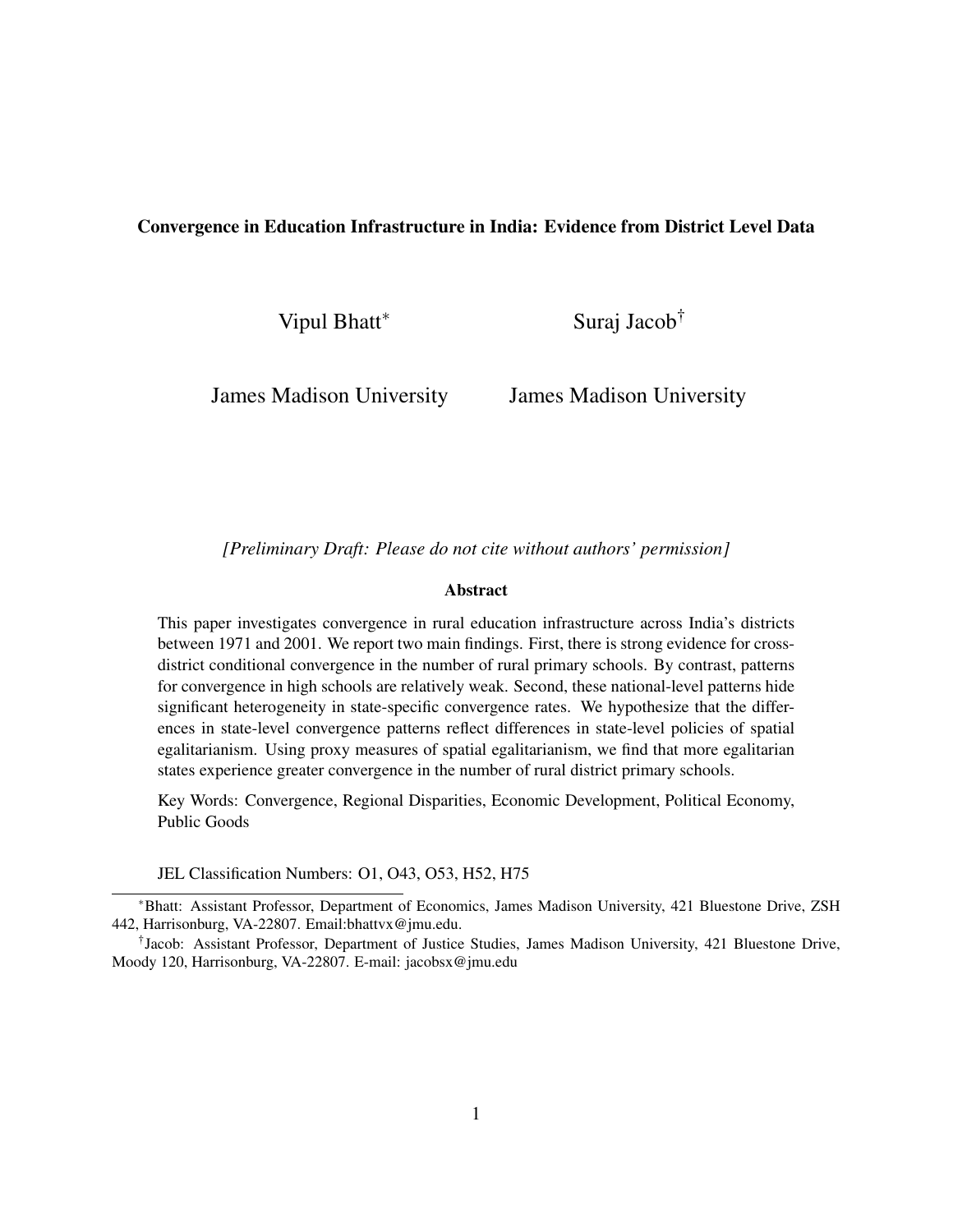### 1 Introduction

A vast literature documents the importance of infrastructure in determining development outcomes. Investment in infrastructure such as schools, roads, transportation and communication, and healthcare facilities can expand the productive capacity of a region by adding new resources and by increasing the productivity of existing resources (Achauer (1989), Munnell (1992), Easterly and Rebelo (1993), Roller and Waverman (2001)). It follows that spatial disparities in infrastructure will be reflected in inter-regional inequalities in development outcomes. Indeed there is an increasing consensus in the existing literature that the disparities in public infrastructure seem to play an important role in explaining regional inequalities in economic outcomes. In the case of China, for instance, Démurger (2001) presents evidence that large infrastructure disparities across provinces has produced large income disparities as well. And Sahn and Stifel (2003) find that in Africa ruralurban inequality in the distribution of public schools and public health facilities is associated with corresponding inequality in school enrollments and neonatal care. For India, Lall and Chakravorty (2005) note that private sector firms tend to locate away from regions with poor infrastructure.

In this paper we document the extent of inter-temporal change in spatial disparities in rural education infrastructure in India. Specifically, we are interested in whether or not there is convergence (and at what rate) in the number of primary and high schools across the districts of rural India. Using census data from 1971 and 2001, we find that there is a trend towards convergence, especially in primary schools. Given that rural education infrastructure in India is mostly publicly provided, it can be argued that this trend is driven by government policies adopted during this period. Furthermore, in the case of rural education infrastructure in India, the key decisions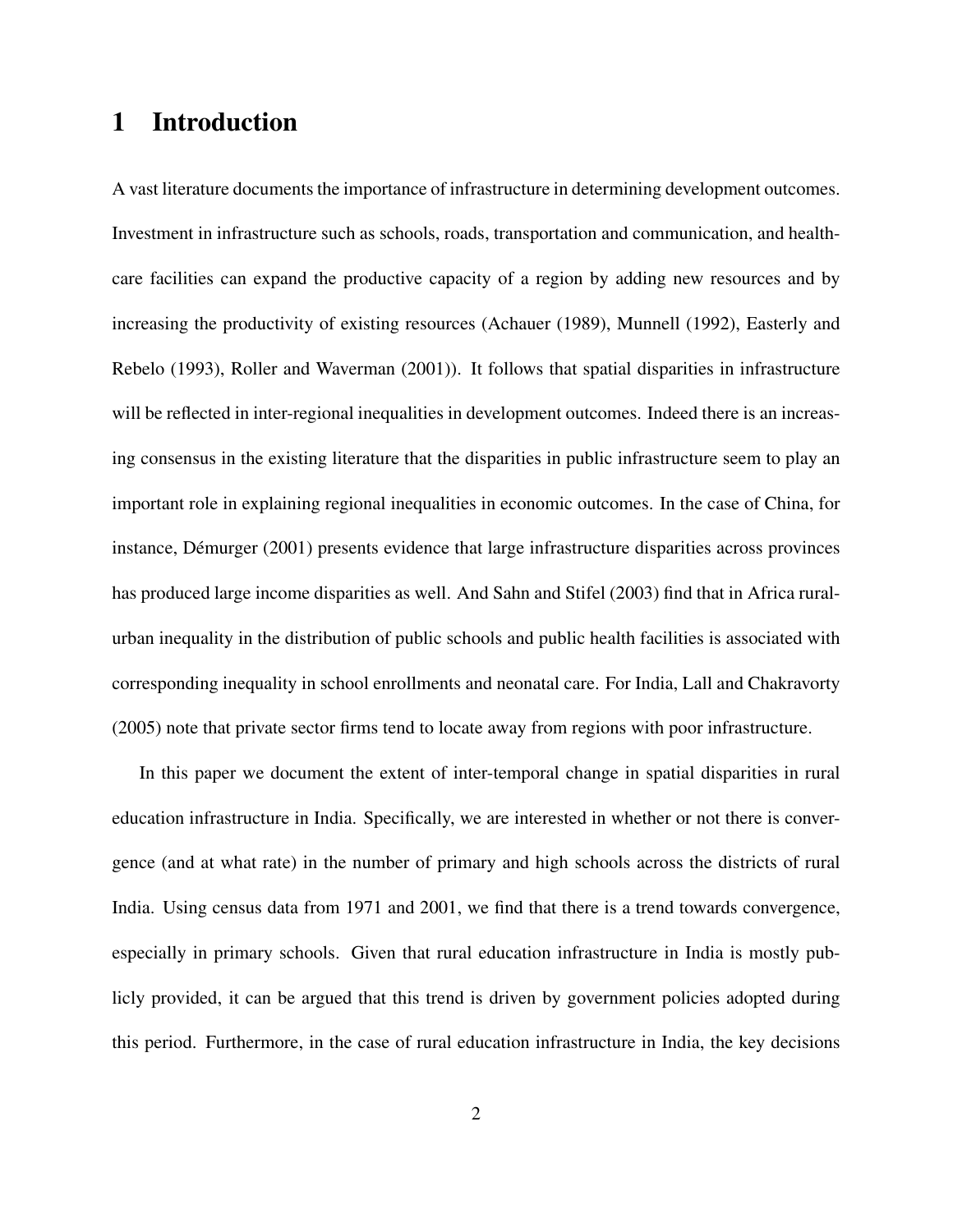are made by state governments, not the federal government. Since states may differ considerably in underlying spatial preferences and political economy, they may exhibit differing patterns of convergence and divergence. As a result, it is quite possible for all states to have district-level convergence (divergence) and yet for the districts in the nation as a whole to exhibit divergence (convergence). To our knowledge, this is the first attempt in the literature to estimate and compare state-specific patterns of convergence and divergence of publicly-provided infrastructure. We find that the national-level convergence in primary schools masks considerable heterogeneity among states. To establish a causal link between such observed variation and state level policy requires a much richer data set. However, we do find strong association between states' revealed preferences regarding spatial equality and their respective rates of convergence (and in some cases, divergence) in publicly provided rural education infrastructure.

The remainder of the paper is organized as follows. Section 2 discusses two conceptual issues in the analysis of convergence in education infrastructure. Section 3 describes the data and methodology, and Section 4 presents results for conditional convergence for the nation as a whole as well as by state. Section 5 explores the idea that differences in convergence across states seemingly reflect revealed preferences for spatial equality.

# 2 Development Policy and Convergence: Some Conceptual Issues

In order to investigate the patterns of convergence in economic variables across regions it is important to address two important issues. First, what is the relevant level of government to consider? Second, what is the economic outcome of interest? Below, we discuss these two conceptual issues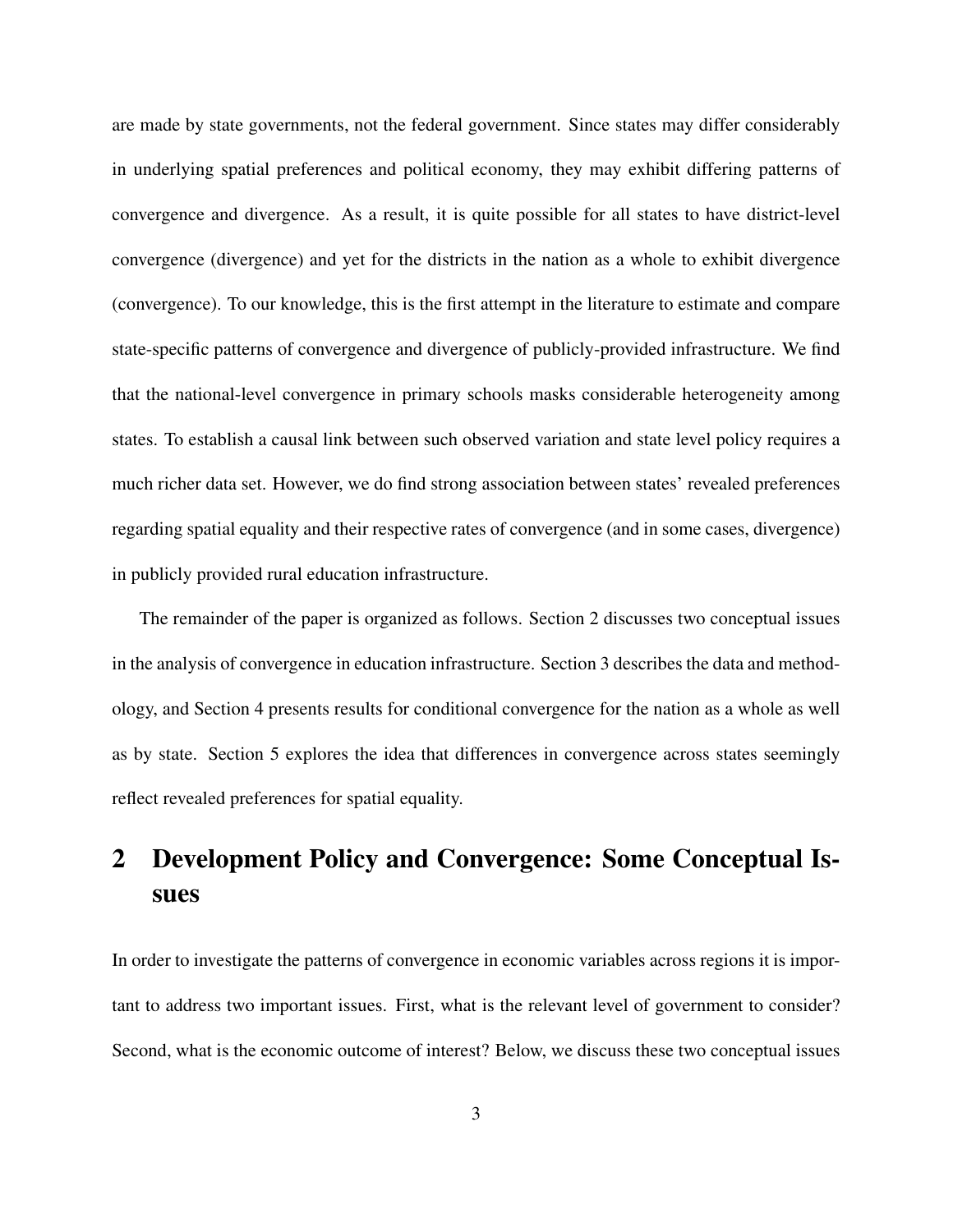for analyzing convergence in education infrastructure.

#### 2.1 The State as Locus of Development Policy

In many parts of the developing world the formulation and implementation of development policy rests on the priorities and capabilities of states rather than the center, and there exists a vibrant literature on federalism and decentralization. In the case of India, several previous studies have noted the primacy of state governments in setting and implementing development policy (Besley and Burgess 2002; Kohli 1987). Besides the fact that implementation of most development policies depends on state administration, much of the public spending on the social sector rests with state governments. For instance, 65-75% of public spending on health is by state governments (Deolalikar et al. 2008; Farahani, Subramanian and Canning 2010). On the basis of a large national survey, Chhibber, Shastri and Sisson (2004) report that Indians overwhelmingly look to state governments for local public goods provision, rather than local or national government or non-government organizations.<sup>1</sup>

Not only are states the loci of development policy in many countries, but they also exhibit considerable heterogeneity. In some cases a single province can dominate the national economy and have greater resources than other provinces (Buenos Aires in Argentina, Punjab in Pakistan). In India, states differ considerably in their approach to development policy with potentially different consequences for overall development ((Harriss 2000; Kohli 1987)). To further illustrate this point we use state-level data on expenditure on primary and secondary schools, averaged over

<sup>&</sup>lt;sup>1</sup>In India, as in several other countries, some aspects of development policy are further decentralized to sub-state jurisdictions. However, such decentralization has been effectively implemented only in the 1990s. Even with the advent of such decentralization (*Panchayati Raj*), decisions regarding provision of village-level public goods such as health and education facilities – the local public goods that I consider – continue to be overwhelmingly dependent on decisions at the state level (Government of India 2007).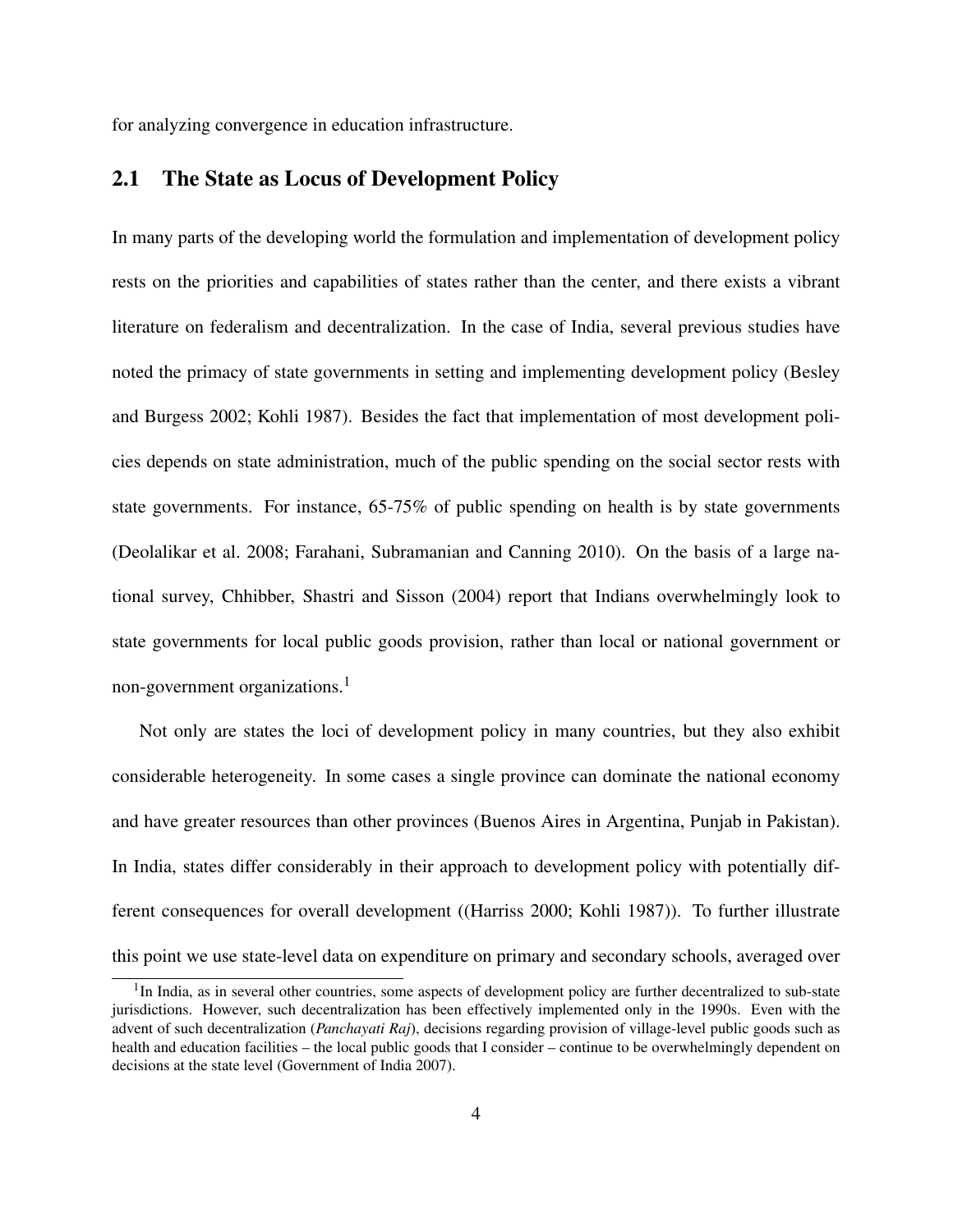1975-2000. The data is sourced from the Analysis of Budget Expenditure from the Analysis of Budget Expenditure, Ministry of Human Resource Development (MHRD). Figure 1 documents the cross-state variation in average per capita education expenditure on primary schools and secondary schools for the period 1975-2000. We observe that there is large variation. For instance, while Bihar and Rajasthan have similar levels of primary education expenditure, in the case of secondary education expenditure Rajasthan spent over five times the amount spent by Bihar. Similarly, while Maharashtra and Gujarat have similar levels of secondary education expenditure, in the case of primary education expenditure Gujarat spent more than double the amount spent by Maharashtra.<sup>2</sup>

Given that the state is the locus of development policy and that there can be considerable heterogeneity between these states, to study the impact of a state's policies on convergence or divergence, the correct regional units are those *within* that state. Since the district is the basic administrative and data collection unit within Indian states, intra-state disparity is often equated with inter-district disparities within a state.  $3 \text{ In this paper we follow this convention and use the}$ district as our unit of analysis.

<sup>&</sup>lt;sup>2</sup>This is not to deny the role of national government in influencing country-wide disparities. In several countries national governments do engage in projects that favor 'lagging' regions – for instance, Santopietro (2002, Appalachia in the United States), González (2011, Italy & England), and Boltho, Carlin and Scaramozzino (1997, Germany). In India's case, too, the national government has engaged in specific 'backward areas' programs over the years (Debroy and Bhandari 2003; Government of Karnataka 2002). However, despite such national programs, arguably the impact of state-specific policies (and other state-specific factors such as culture or patterns of social dominance) affect inter-state development outcomes to a greater extent.

 $3$ For instance see Agnihotri (2001, West Bengal), de Haan and Dubey (2005, Orissa), Chunkath and Athreya (1997, Tamil Nadu), Sekher, Raju and Sivakumar (2001, Karnataka), and Chakraborty (2009, Kerala). Other studies of intrastate disparities for India include Banerjee and Somanathan (2007), Deaton (2003), Diwakar (2009, Uttar Pradesh), and Suryanarayana (2009, Karnataka & Maharashtra).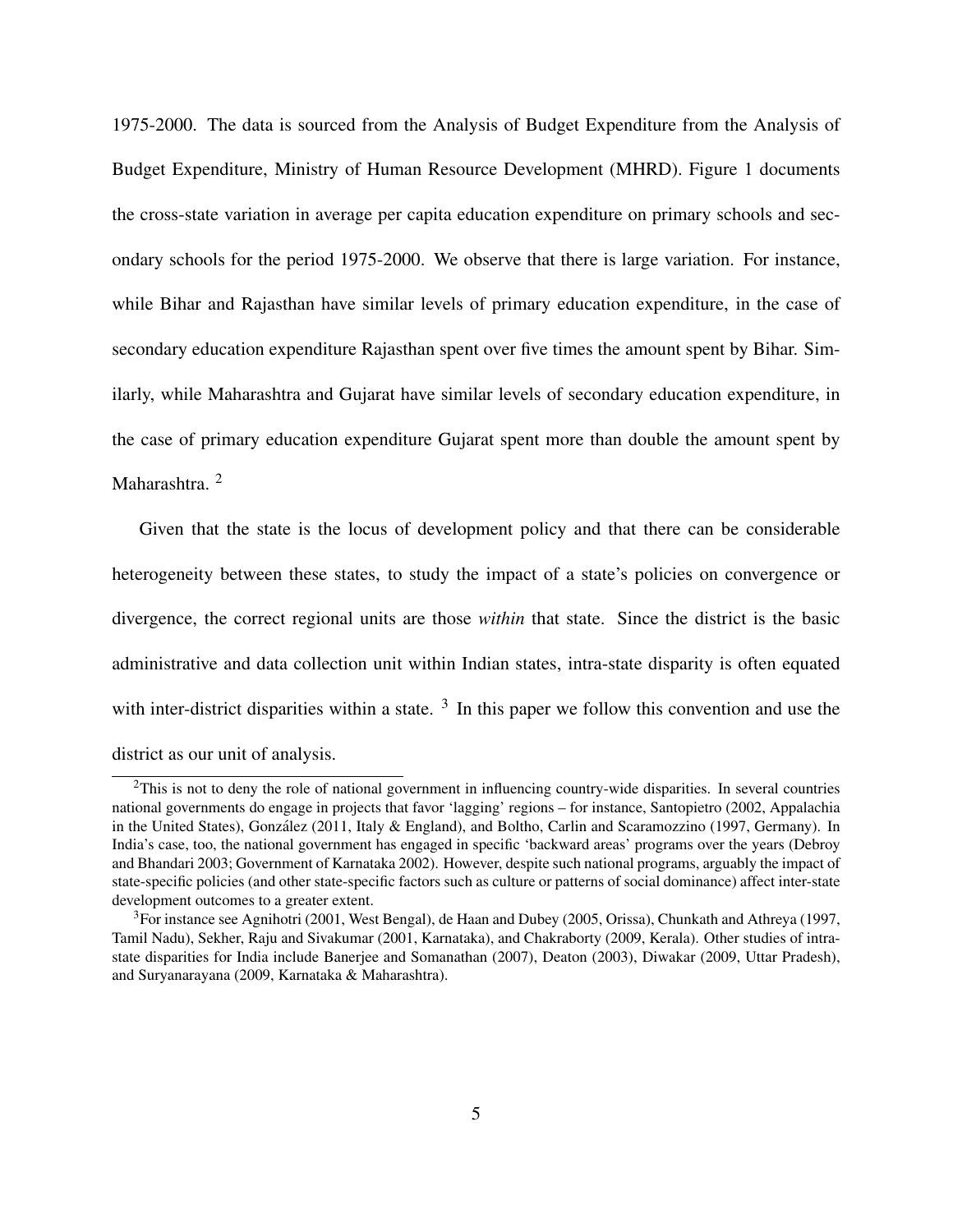### 2.2 Regional Disparity in What? Identifying Appropriate Dependent Variables

District-level studies of village infrastructure in India typically use variables that measure access to public infrastructure such as roads, post offices, healthcare facilities, and schools. For instance Banerjee and Somanathan (2007) use the fraction of villages in a parliamentary constituency with access to each type of facility in their analysis. However, such a a measure is sensitive to village size, which varies greatly within and across districts. Further, villages may have more than one facility, especially in later years, and variables based on fractions do not account for this. Overall, variables to do with the actual number are likely to be better indicators. To see this, consider Figure 2, which presents 1971 primary school data for Orissa and Tamil Nadu districts from information provided by Registrar General of India  $(1987)$ .<sup>4</sup> As the left graph indicates, the average number of primary schools in the districts of each state was somewhat similar (1968 for Orissa, 1840 for Tamil Nadu). However, on average Tamil Nadu districts had less than half the villages of Orissa districts (3615 for Orissa, 1408 for Tamil Nadu), and over four times the population per village (432 for Orissa, 1898 for Tamil Nadu). Consequently, as the right graph indicates, Tamil Nadu districts had a substantially greater percentage of villages with access to (at least one) primary school. Although the relationship between the number, size, and spread of villages in districts has not been systematically studied in the literature, it seems likely that these parameters would affect the presence of local public goods such as schools. It will not be surprising if there is a fast rate of convergence across districts in the percentage of villages with access to (at least

<sup>&</sup>lt;sup>4</sup>The figure omits two Tamil Nadu districts which were outliers in terms of village population. However, the points made in this paragraph hold even after inclusion of these districts.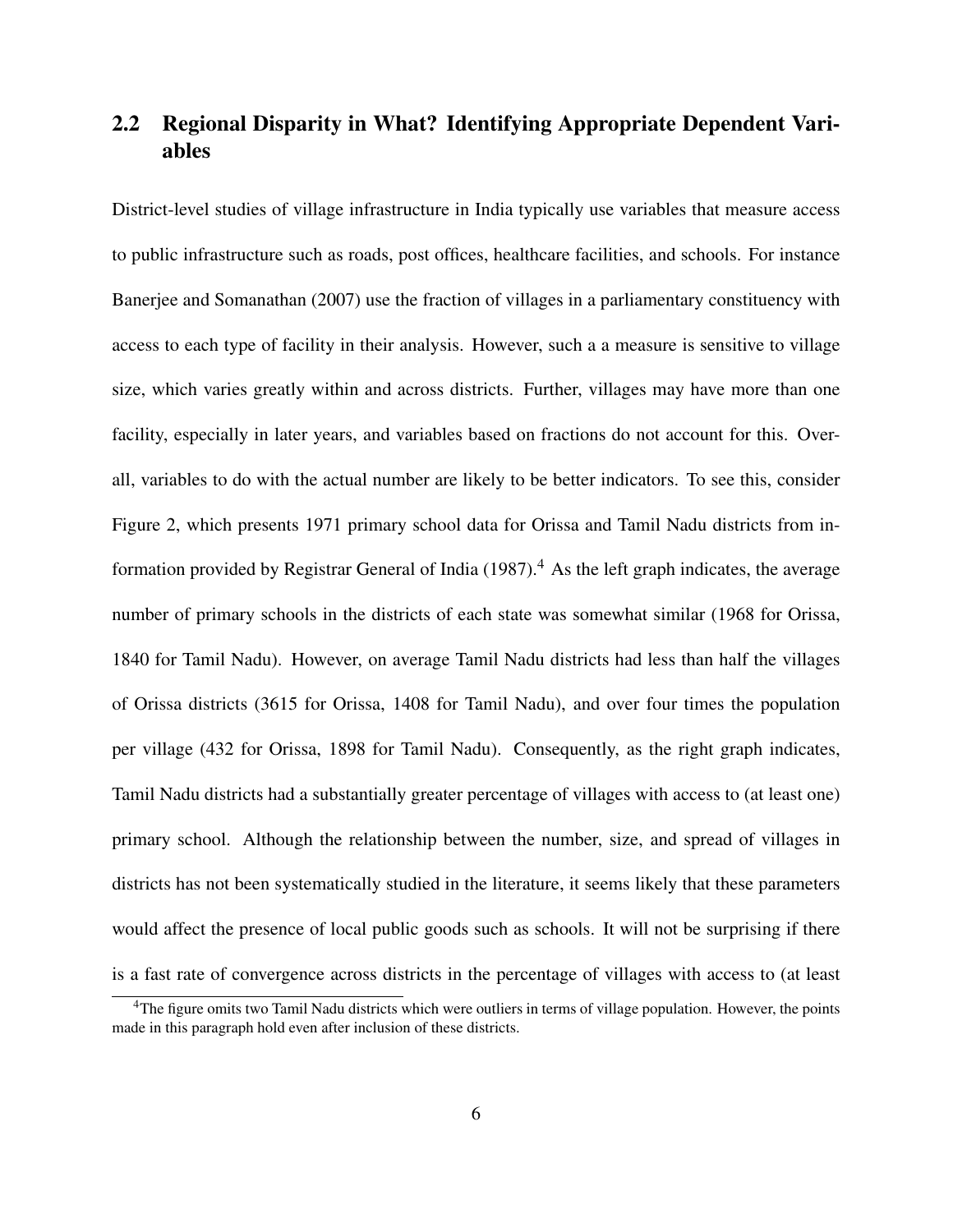one) primary school, and there is no reason to think that this necessarily implies convergence in the number of schools in districts. In fact, even in 1971, most villages in the state of Kerala had primary schools (the average value of the percentage measure was 96%), but this was partly because its districts had large but few villages (on average, 129 villages per district, with over 15,000 people per village). However, despite the percentage measure being close to 100%, and despite the fact that average district population in Kerala was between that of Orissa and Tamil Nadu, on average Kerala's districts had far fewer primary schools (614 in Kerala, compared to 1968 for Orissa and 1840 for Tamil Nadu). The above examples suggest that the raw number is a better measure than the percentage. Hence, we study convergence / divergence patterns in the number of primary and high schools in each district.

#### 3 Data and Methodology

We compile district-level panel data on village education infrastructure using information from the decennial Census of India. For this study we look at 1971 and 2001 census data. There are two outcome variables of interest. These are number of primary and secondary schools in each district in each census year. The 1971 data were obtained from a census report (Registrar General of India 1987) and the 2001 data are from Census of India CDs. Our sample excludes states that had less than eight districts in  $1971<sup>5</sup>$  Hence, we have district level data on fifteen major states of India that account for approximately of 95% of total population and 85% of the land area of India, as of

<sup>5</sup>This leads us to focus on the following states: Andhra Pradesh, Assam, Bihar, Gujarat, Himachal Pradesh, Karnataka, Kerala, Madhya Pradesh, Maharashtra, Punjab, Orissa, Rajasthan, Tamil Nadu, Uttar Pradesh, and West Bengal. The state and territories that we exclude are: Jammu and Kashmir, Arunachal Pradesh, Manipur, Tripura, Mizoram, Nagaland, Meghalaya, Sikkim, Delhi, Goa, Dadar and Nagar Havli, Daman and Diu, Pondicherry, Lakshadweep, and Haryana.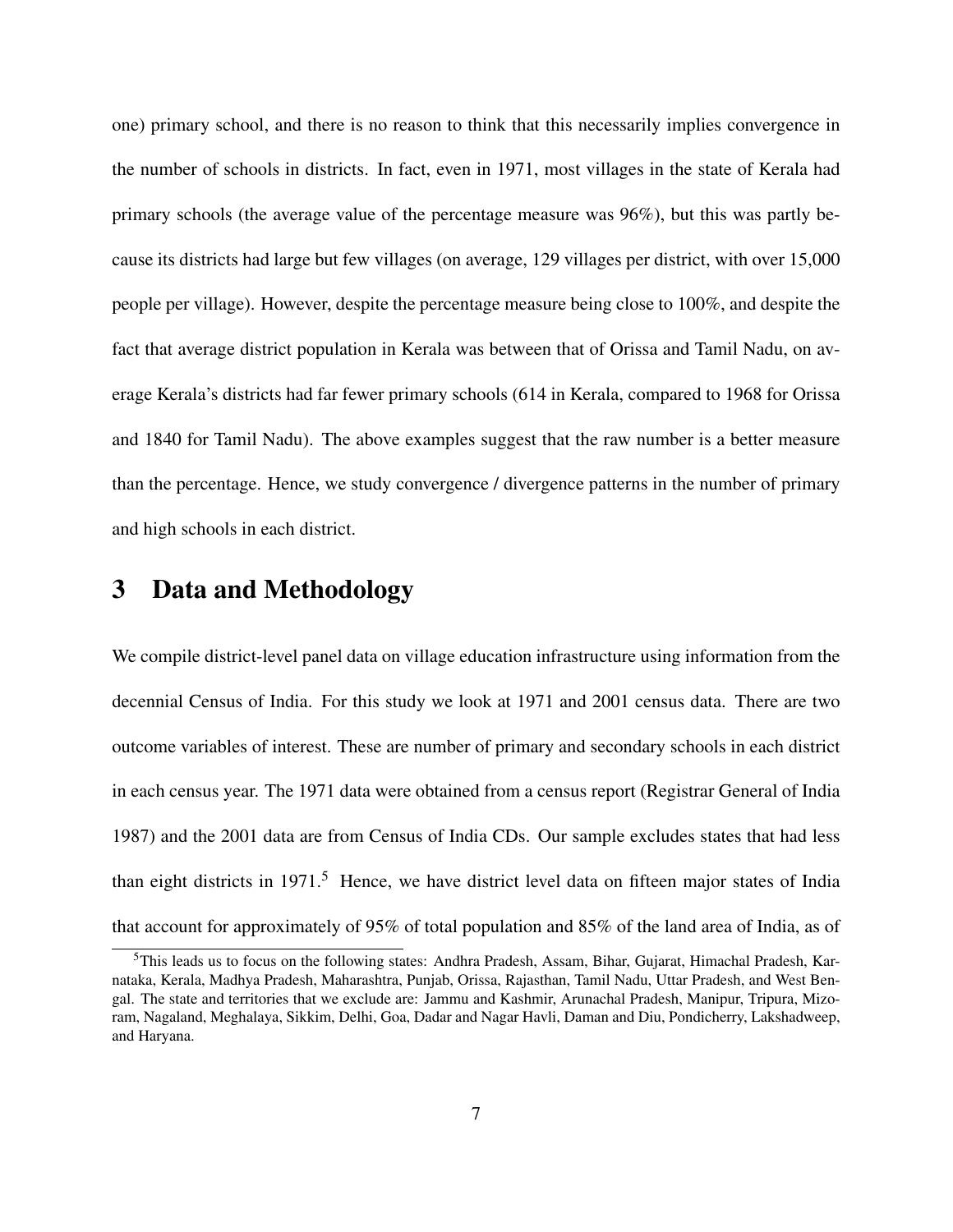Census 2011. Although the focus of the census report for 1971 (Registrar General of India 1987) is on the fraction of villages with specific types of facilities, it also provides information on the average population served by different categories of schools, from which we compute counts for each type of school. The final data set adjusts for district boundary changes in 1971-2001 by using the district mapping created by Kumar and Somanathan (2009), constructing a panel with 1971 district boundaries. We have a total of 278 districts that were matched between 1971 and 2001 census data. Table 1 presents summary statistics for the number of districts and villages in 1971 in each state.

The baseline model is given by

(1) 
$$
\Delta I_d = \alpha + \alpha_s + \beta I_{d,1971} + \sum_i \theta_i C_{i,d,1971} + \varepsilon_d
$$

where ∆*I<sup>d</sup>* is the difference in availability of rural infrastructure of each type (primary, middle, & high schools) in district *d* between the 2001 and 1971 censuses, α*<sup>s</sup>* represent state fixed effects, and  $I_{1971}$  is the level of schools in the district at the starting year (1971). β is the parameter of interest. A negative sign for β indicates convergence whereas as positive sign indicates divergence, holding constant the initial conditions in 1971.<sup>6</sup>

The vector C represents control variables measured at the starting year (1971). In the literature on convergence the importance of controlling for initial conditions has been well documented. We include controls that capture the initial levels of factors that may influence the number of rural

<sup>&</sup>lt;sup>6</sup>We use Stata's *rreg* command to account for outliers in our data. This command performs a robust regression wherein lower weights are given to outlier variables. Instead of dropping all outliers, this method only drops extreme outliers (cases with Cook's  $D > 1$ ).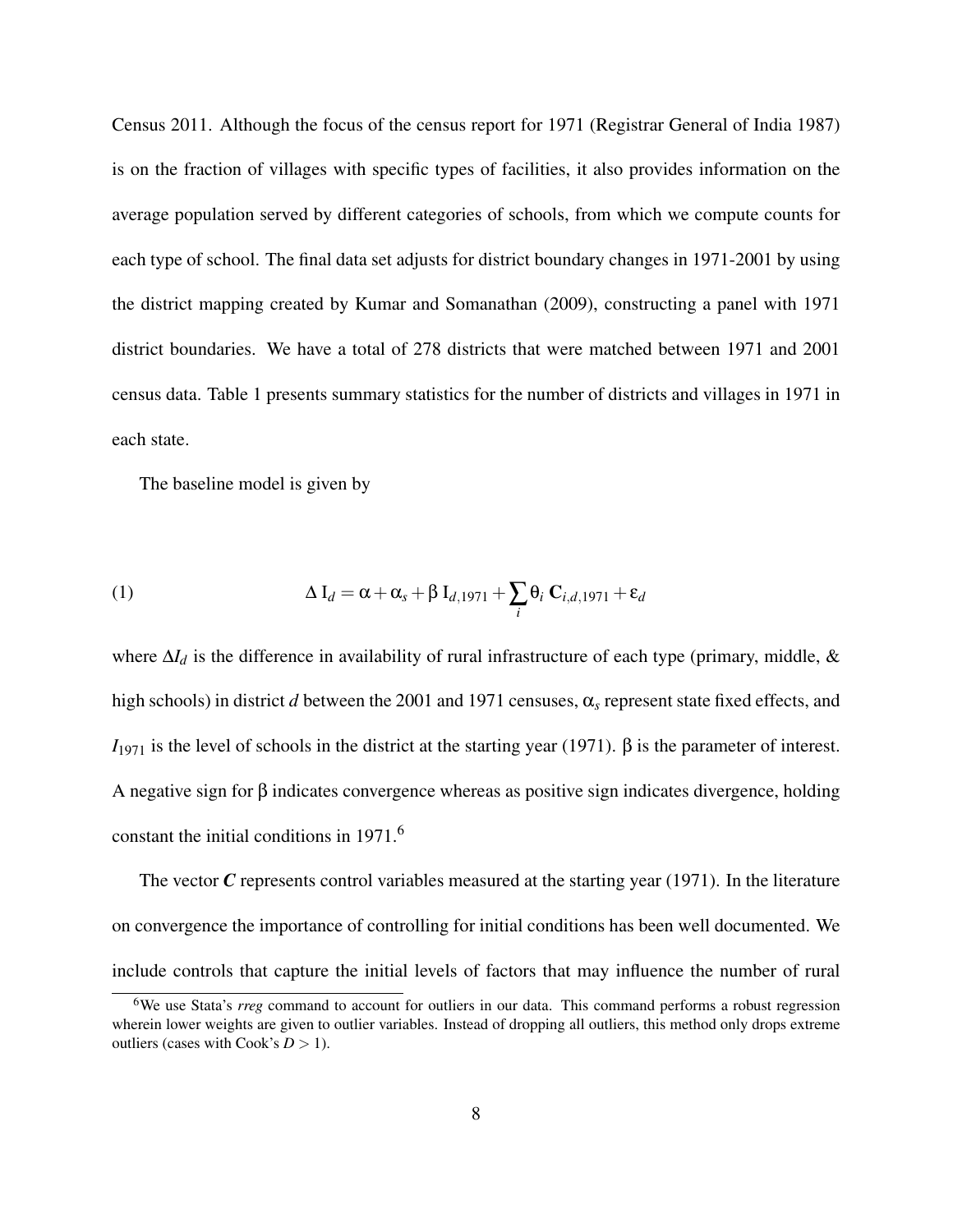schools. These include demand conditions, social conditions, and development endowments. For demand conditions, we include rural population, number of villages, and literacy rate. We expect each of these terms to be positively associated with increase in schools (in the case of population, we also include a squared term). For social conditions, we include the population shares of two historically marginalized groups, the Scheduled Castes (SCs) and Scheduled Tribes (STs). We also include the ratio of female to male literacy rate, which is a proxy for gender equality in basic education. For development endowments, we include the urbanization rate and a moisture availability index.<sup>7</sup> Data for population and village counts come directly from the census (Registrar General of India (1987) for 1971, data CDs for 2001). Information for SCs, STs, literacy rate, female-male literacy ratio, and urbanization rate is also derived from census data, but we use the version compiled by ICRISAT, a research institute.<sup>8</sup> Data for the moisture availability index was computed by ICRISAT from meteorological and geographic information for the districts.

In order to investigate patterns of state-specific convergence/divergence, we also estimate a model where we interact the initial infrastructure level with state indicator variables *S<sup>s</sup>* . This model is given by

(2) 
$$
\Delta I_d = \alpha + \alpha_s + \gamma_s S_s I_{d,1971} + \sum_i \theta_i C_{i,d,1971} + \varepsilon_d
$$

<sup>&</sup>lt;sup>7</sup>We also estimated the model with a larger set of controls for initial conditions. These include geographical variables (latitude and longitude, an indicator for whether a district has a coastline, and the distance from the nearest city), a historical variable (indicator for whether the district was under direct British colonial rule), and additional development endowment variables (road length and type of soil). Inclusion of these additional controls does not change our results qualitatively. However, these additional controls have missing values for several districts, reducing the number of effective observations. Hence, we prefer the set of controls used in the paper, and the results using the additional controls are available upon request.

<sup>&</sup>lt;sup>8</sup>ICRISAT (International Crops Research Institute for the Semi-Arid Tropics) compiles district information in its *District Level Database Documentation*, and we are grateful to the organization for sharing the data.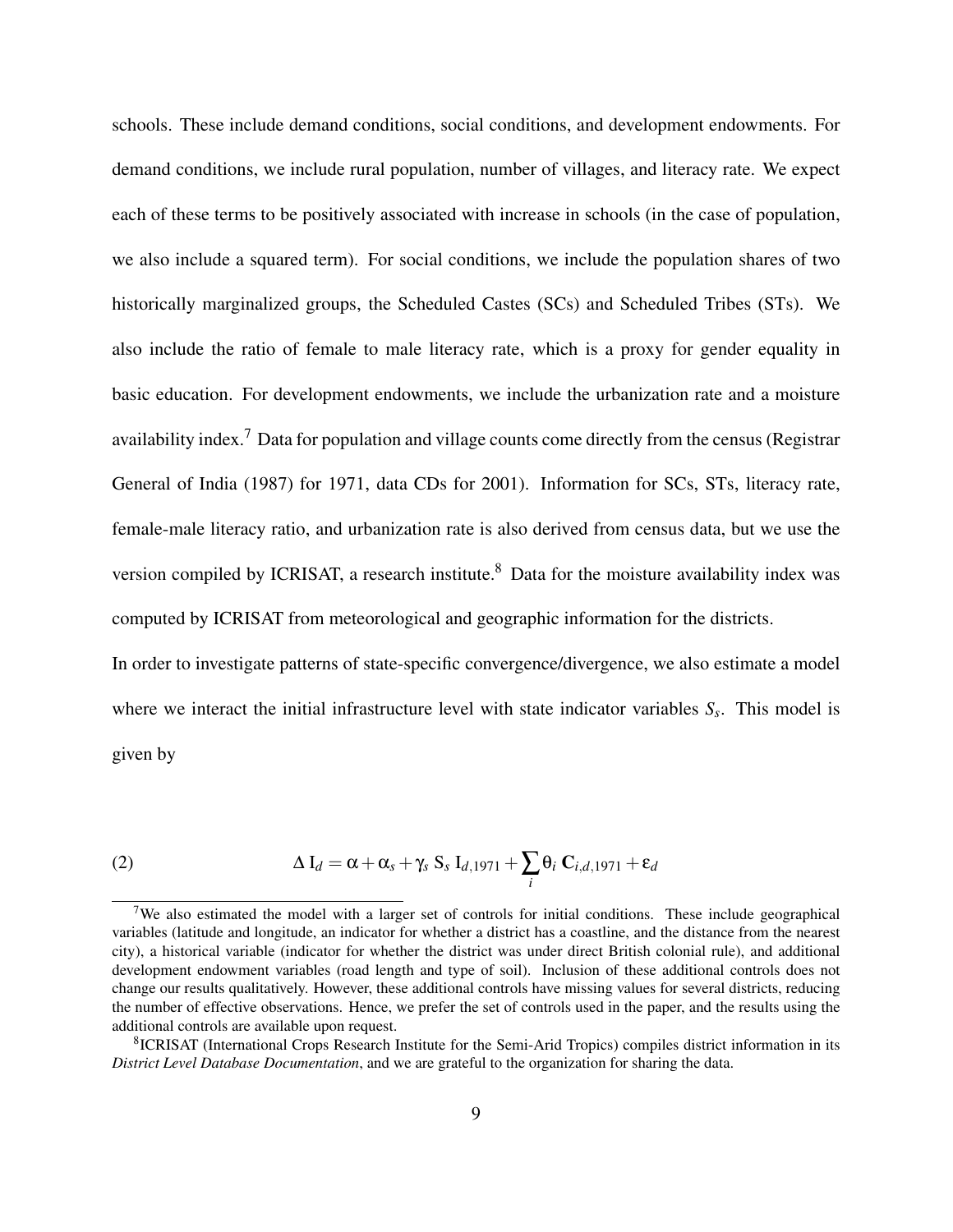We are interested in the estimates for γ*<sup>s</sup>* , which capture state-specific convergence/divergence, holding constant the initial conditions specified in the set of controls,  $C^9$ .

#### 4 Convergence Results

Below, we first estimate convergence / divergence in education infrastructure for districts in the country as a whole (Equation 1), and then proceed to estimate state-specific convergence / divergence (Equation 2).

Overall Conditional Convergence. Table 2 shows estimation results for conditional convergence using Equation 1. Columns (1) and (2) present estimates for the number of rural primary schools and high schools, respectively, where we include controls for initial conditions but not state fixed effects. We find strong evidence for conditional convergence across districts for primary schools. Districts with fewer primary schools in 1971 reduced the gap by a third over the course of the following three decades. By contrast, the coefficient for high schools (Column 2) is positive, implying conditional divergence. These estimates do not account for differences in districts due to differences in state policies and characteristics. To account for fixed unobserved differences across states, we introduce state fixed effects and report the resulting estimates in columns (3) and (4). The estimated convergence coefficients change considerably after inclusion of state fixed effects. The size of the convergence coefficient for primary schools increases; districts with fewer primary schools in 1971 reduced the gap by almost half over the course of the following three decades. Further, we now find convergence for high schools as well, while the model predicted divergence

<sup>&</sup>lt;sup>9</sup>The full specification would have been to include  $β I_{d,1971}$  as an additional regressor in Equation 2 and then to estimate β+γ*<sup>s</sup>* . However, for ease of presentation of results, we prefer the specification in Equation 2.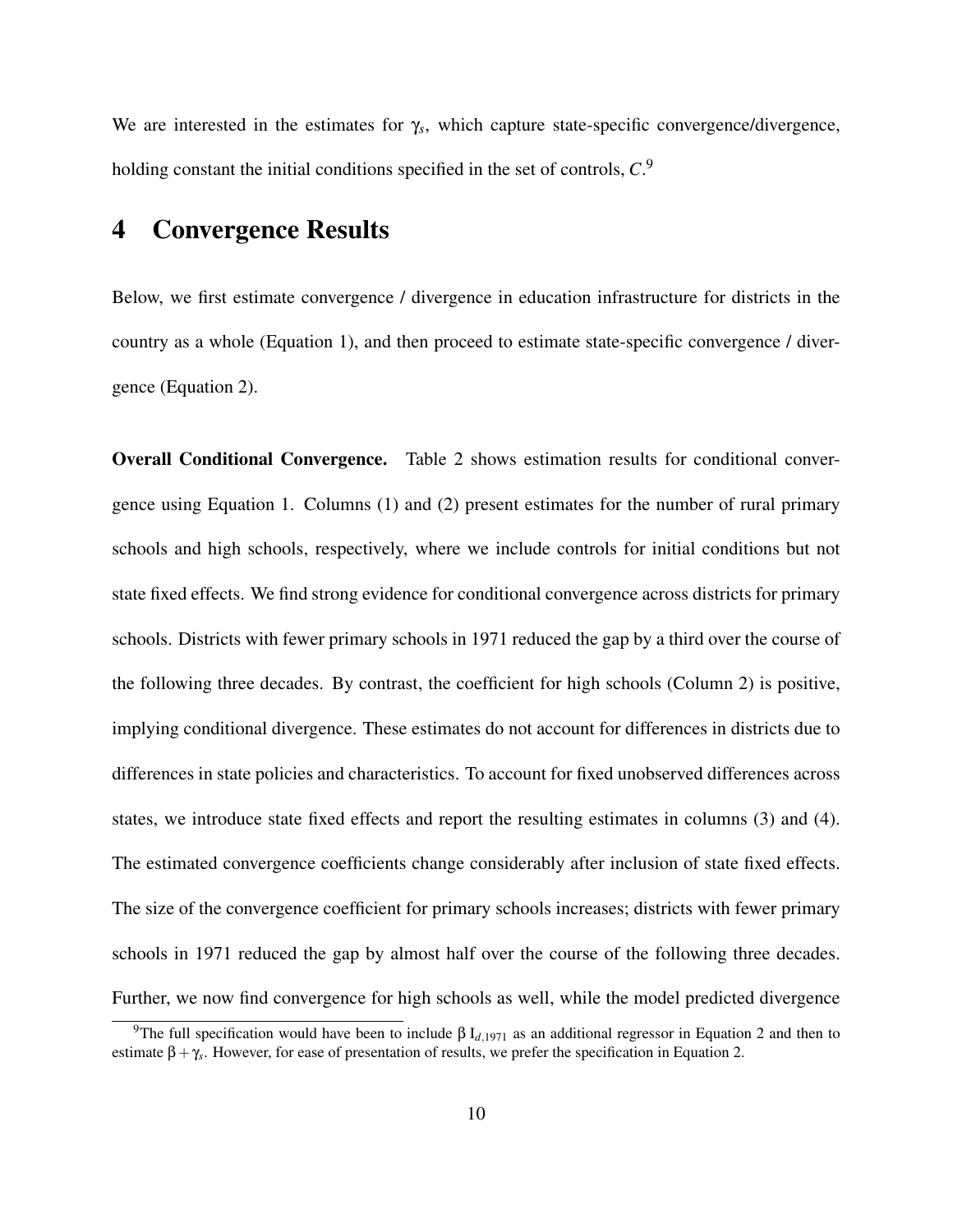in the absence of state fixed effects. The large impact of state fixed effects on estimated coefficients accords with our intuition that to understand patterns of convergence / divergence we must investigate state-specific policies and characteristics. Since the provision of rural infrastructure is overwhelmingly determined by state policies, states may well differ considerably in their patterns of convergence / divergence. Indeed, it is plausible that the overall convergence coefficients in columns (3) and (4) hide divergence in some states. Accordingly, we now turn to an estimation of state-specific patterns of convergence and divergence.

State-Specific Convergence. Table 3 reports estimation results for state-specific convergence using Equation 2. Columns (1) and (2) present convergence coefficients for each state after accounting for initial conditions in 1971. For primary schools, we find evidence for conditional convergence in thirteen of the fifteen states in our sample. Although the estimated coefficients are statistically significant at conventional levels only for about half of the states, the estimates for other states have economically significant magnitudes. The large standard errors in some instances are likely due to small numbers of districts in some states. In other cases, such as Bihar, a large convergence coefficient  $-0.8$ , the highest of all states – masks considerable intra-state differences, producing large standard errors. In the case of high schools, there is conditional convergence in five states of which three are statistically significant. While the coefficients for the remaining ten states suggests divergence in high schools, the results are statistically significant in only two cases.

One of the important findings from Table 3 is the observed differences in convergence patterns across states in our sample. For instance, for primary schools we have Bihar with the highest rate of convergence on one end and Karnataka with the lowest convergence rate on the other. On the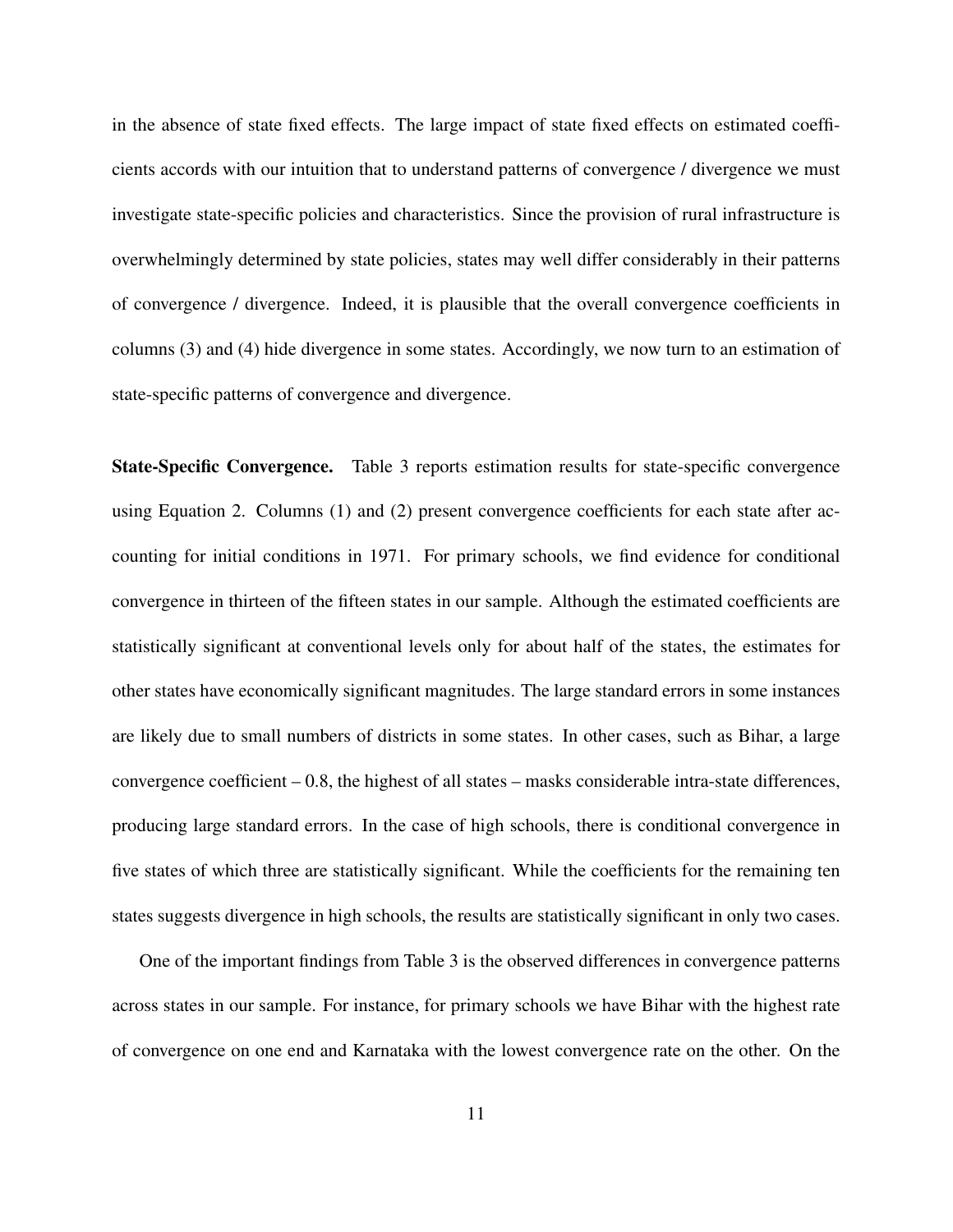other hand Punjab and Andhra Pradesh actually have positive coefficients implying divergence in primary schools across districts in these states. A key question is what can explain these widely varying patterns of convergence and divergence across states. In the next section we address this question and seek an answer in the state level differences in spatial egalitarianism.

# 5 Egalitarian Policy and Convergence: A Hypothesis

In this section we attempt to explain the observed state level patterns in the convergence of rural education infrastructure. Since we find strong evidence for convergence only for primary schools, we focus on explaining state level differences in primary schools. We propose the hypothesis that states are driven by different notions of spatial egalitarianism. Specifically, where policy is more interested in reducing intra-state regional differences in infrastructure, we would expect greater rates of convergence. We face two challenges in exploring the relationship between egalitarian spatial policy and convergence. First, it is not clear how to measure spatial policy as regards egalitarianism, and to our knowledge there is not much discussion of this in the existing literature. Second, in the absence of a causal research design, even with a proxy measure for spatial egalitarianism our framework can only explore correlation between such a measure and the convergence or divergence rate. Hence, no causal interpretation can be attached to our findings in this section.

We use two proxy measure for spatial egalitarianism. For the first measure, we use the expenditure on primary schools relative to high schools in a state as a measure of preference for providing basic education, as opposed to 'higher' education, in the state's policy-making process. Using data from India's Ministry of Human Resource Development (MHRD), we compute the average ratio of total revenue expenditure on primary schools to high schools for each state for the period 1975-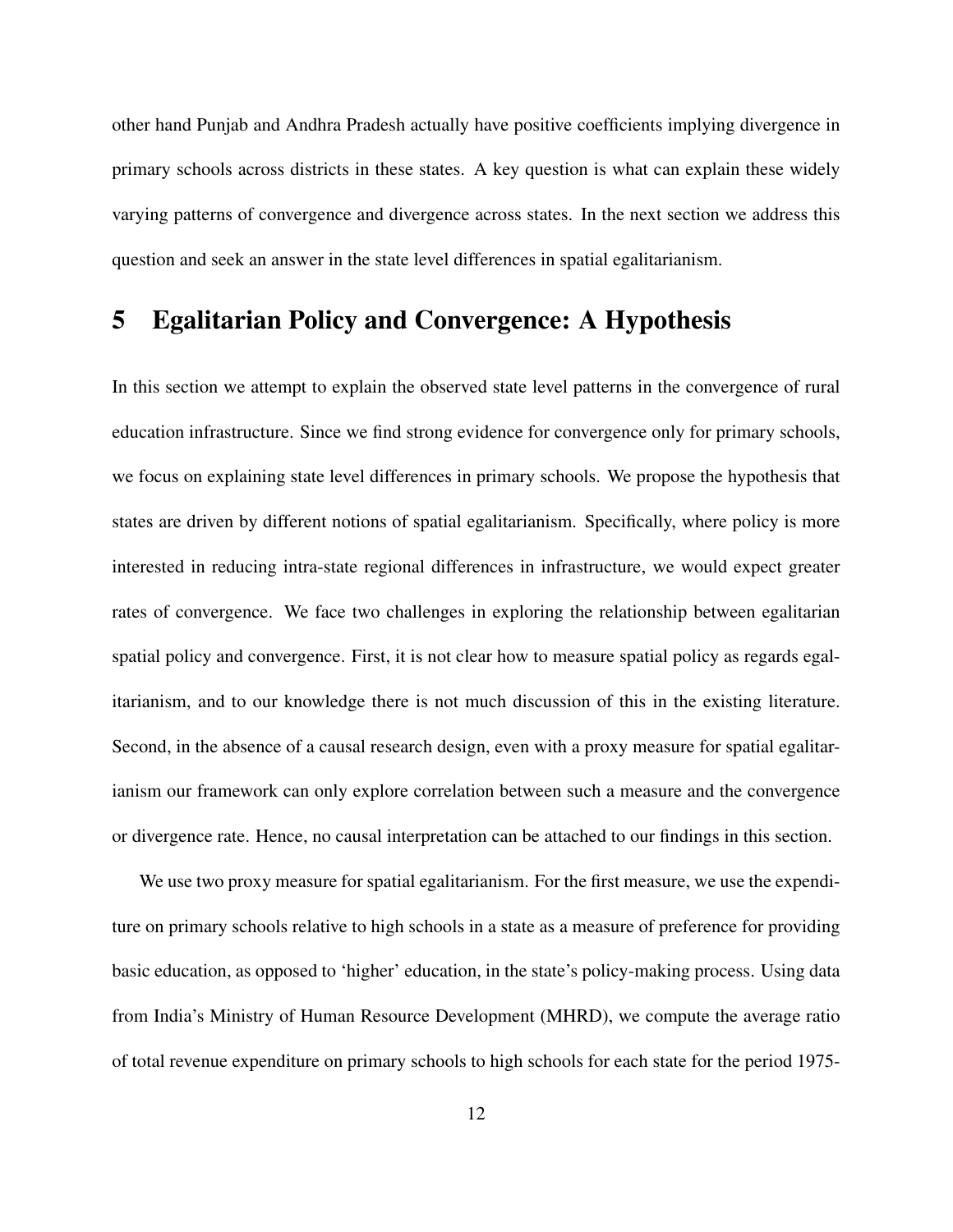2000. This produces a measure of relative expenditure on primary schools by state. As Figure1 indicates, there was considerable variation of relative expenditure among states. For the second measure, we use a measure of land ceilings legislation constructed by Besley and Burgess (2000) – specifically, legislation to impose ceilings on landholdings with the objective of redistributing land to the landless.<sup>10</sup> Note that the measure focuses on legislation rather than actual implementation, which can be influenced by several non-policy variables, and it is intent (as captured by legislation) that is more relevant for our argument.

Based on our idea of spatial egalitarianism, we expect that there is faster convergence in states with greater relative expenditure on primary schools. Similarly, to the extent that land ceilings legislation represents intent regarding egalitarian policy, we expect greater convergence rates for states with more land ceilings legislation. Figures  $3 \& ?\%$ ? present scatter plots to probe these associations. Figure 3 plots state-wise convergence coefficients for primary schools from Equation 2 against relative education expenditures on primary schools. (Education expenditure as well as land reform data for Himachal Pradesh is unavailable, so we have only have 14 observations.) We find that across states there is a negative correlation between the size of the convergence coefficient and the share of primary school expenditure. That is, convergence for primary schools is greater for states with greater expenditure on primary education relative to secondary education. Figure 4 plots state-wise convergence coefficients against the land reform variable. We find that states with more land ceilings legislation experience greater convergence. We emphasize that these findings are tentative and at best suggest correlation but not causation. Also, egalitarian spatial policy does

<sup>&</sup>lt;sup>10</sup>In their variable construction, Besley and Burgess (2000) treat Amendments to previous Acts as new pieces of legislation.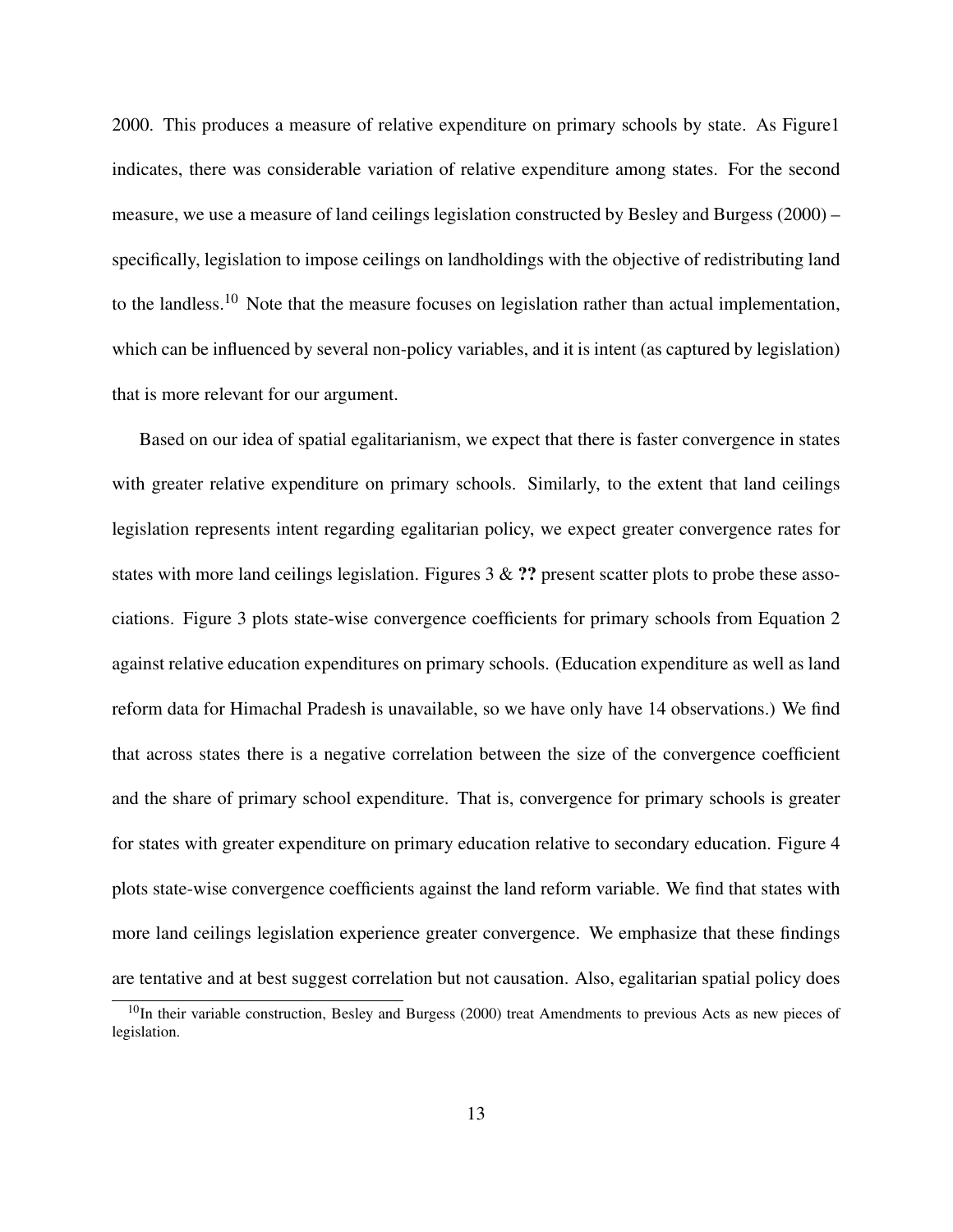not necessarily imply egalitarianism in underlying preferences. It may well be that political economy reasons, rather than preferences, underlie observed policies at the state level.

## 6 Conclusion

In this paper we use the district level Census data to estimate the patterns of convergence in education infrastructure in rural India. We find strong evidence for convergence in primary schools across districts wherein, by 2001, districts with fewer primary schools in 1971 had bridged the gap by almost half. The convergence is relatively weaker for high schools. The overall convergence in primary schools masks considerably cross-state variation. We find that states that are more egalatarian, as reflected by policy spending and reforms geared toward greater equality, tend to have greater convergence in primary schools.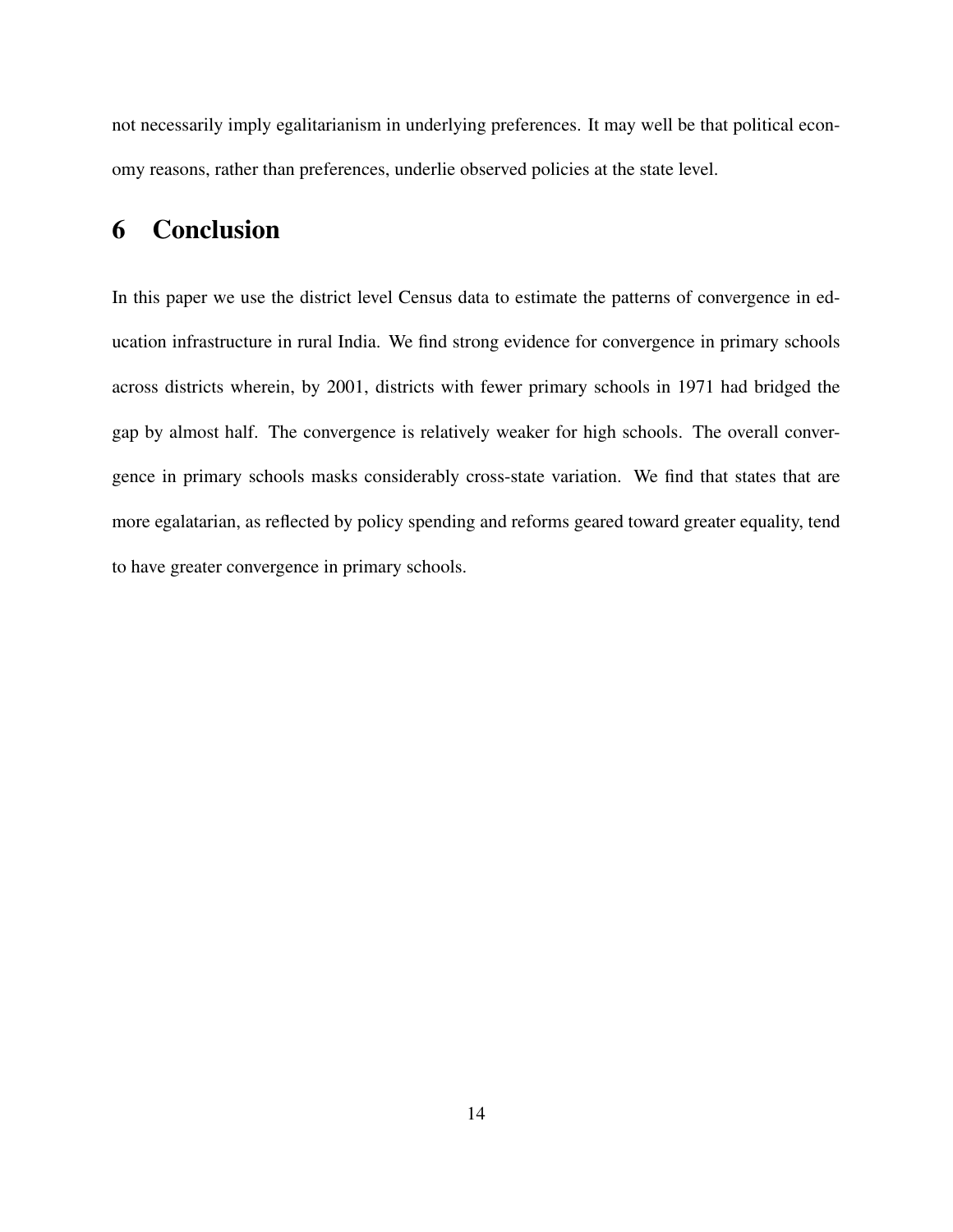#### References

- Achauer, David Alan. 1989. "Is Public ExpenditureProductive?" *Journal of Monetary Economics* 23:177–200.
- Agnihotri, Satish B. 2001. "Infant Mortality Variations in Space and Time: Analysis of West Bengal Data." *Economic and Political Weekly* 36(36):3472–3479.
- Banerjee, Abhijit V. and Rohini Somanathan. 2007. "The Political Economy of Public Goods: Some Evidence from India." *Journal of Development Economics* 82(2):287–314.
- Besley, Timothy and Robin Burgess. 2000. "Land Reform, Poverty Reduction and Growth: Evidence from India." *Quarterly Journal of Economics* 115(2):389–430.
- Besley, Timothy and Robin Burgess. 2002. "The Political Economy of Government Responsiveness: Theory and Evidence from India." *Quarterly Journal of Economics* 117(4):1415–1452.
- Boltho, Andrea, Wendy Carlin and Pasquale Scaramozzino. 1997. "Will East Germany Become a New Mezzogiorno?" *Journal of Comparative Economics* 24(3):241–264.
- Chakraborty, Pinaki. 2009. "Intra-Regional Inequality and the Role of Public Policy: Lessons Learnt from Kerala." *Economic and Political Weekly* 44(26/27):274–281.
- Chhibber, Pradeep K., Sandeep Shastri and Richard Sisson. 2004. "Federal Arrangments and the Provision of Public Goods in India." *Asian Survey* 44(3):339–52.
- Chunkath, Sheela Rani and V. B. Athreya. 1997. "Female Infanticide in Tamil Nadu: Some Evidence." *Economic and Political Weekly* 32(17):WS21–WS28.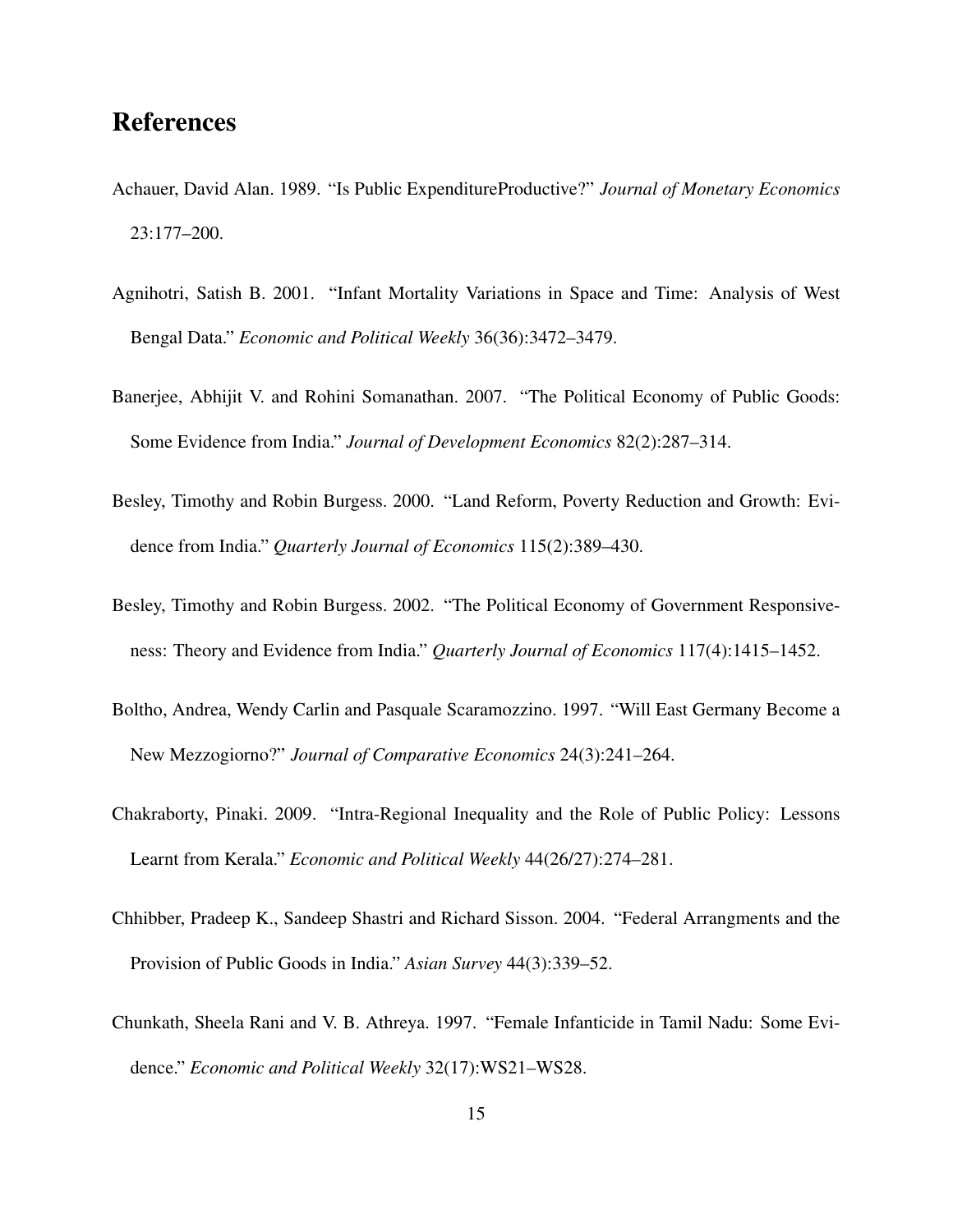- de Haan, Arjan and Amaresh Dubey. 2005. "Poverty, Disparities, or the Development of Underdevelopment in Orissa." *Economic and Political Weekly* 40(22/23):2321–2329.
- Deaton, Angus. 2003. "Regional Poverty Estimates for India, 1999-2000." mimeo, Research Program in Development Studies, Princeton University.
- Debroy, Bibek and Laveesh Bhandari. 2003. *District-Level Deprivation in the New Millenium*. New Delhi: Konark Publishers.
- Démurger, Sylvie. 2001. "Infrastructure Development and Economic Growth: An Explanation for Regional Disparities in China?" *Journal of Comparative Economics* 29(1):95–117.
- Deolalikar, Anil B., Dean T. Jamison, Prabhat Jha and Ramanan Laxminarayan. 2008. "Financing Health Improvements In India." *Health Affairs* 27(4):978–990.
- Diwakar, D. M. 2009. "Intra-Regional Disparities, Inequality and Poverty in Uttar Pradesh." *Economic and Political Weekly* 44(26/27):264–273.
- Easterly, W. and S. Rebelo. 1993. "Fiscal Policy and Economic Growth: An Empirical Investigation." *Journal of Monetary Economics* 32:417–458.
- Farahani, Mansour, S. V. Subramanian and David Canning. 2010. "Effects of State-Level Public Spending on Health on the Mortality Probability in India." *Health Economics* 19(11):1361– 1376.
- González, Sara. 2011. "The North/South divide in Italy and England: Discursive construction of regional inequality." *European Urban and Regional Studies* 18(1):62–76.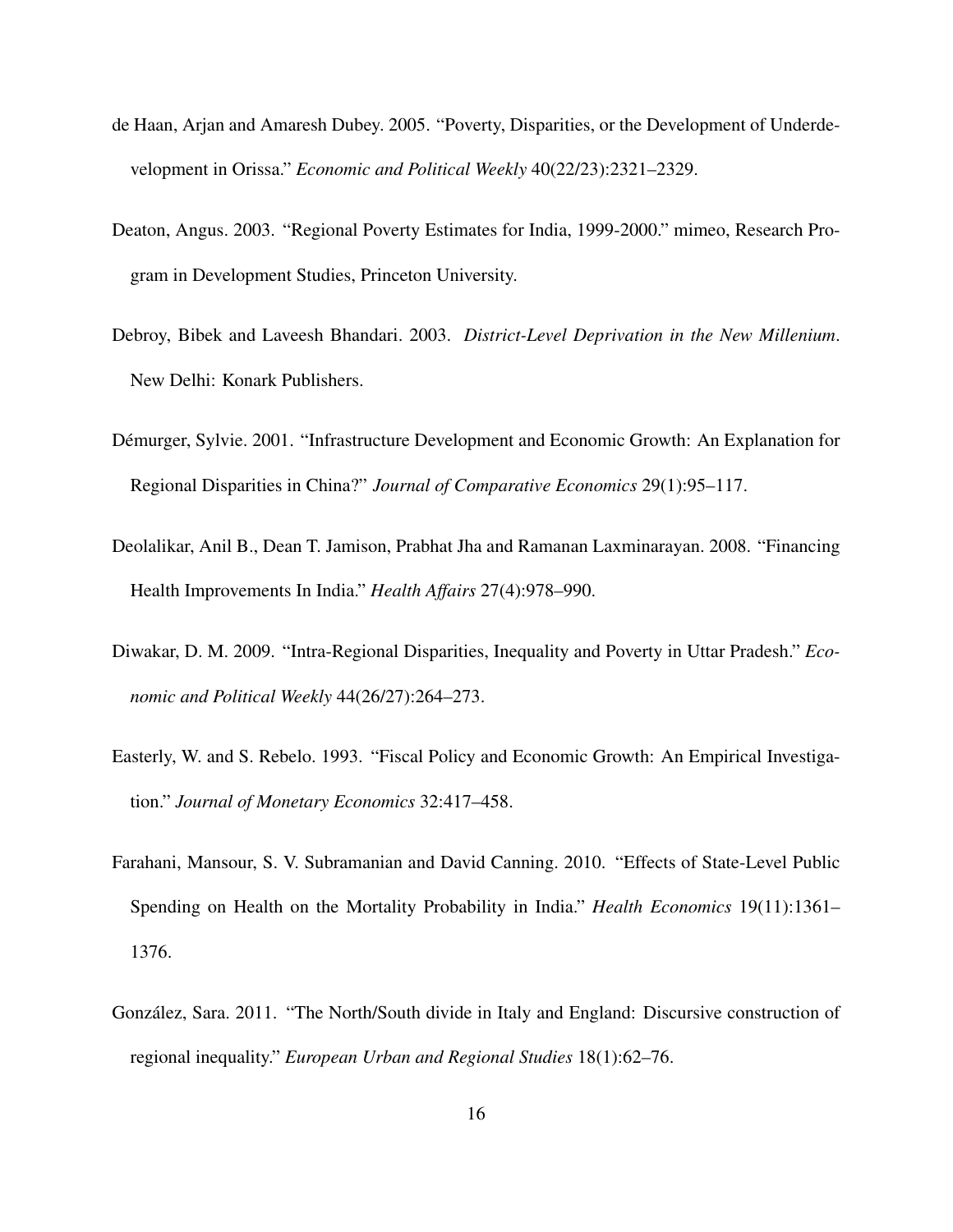- Government of India. 2007. *Local Governance: An Inspiring Journey into the Future Second Administrative Reforms Commission (ARC), Sixth Report*. New Delhi: Department of Administrative Reforms and Publications, Government of India.
- Government of Karnataka. 2002. *Report of the High Power Committee for Redressal of Regional Imbalances*. Bangalore: Government of Karnataka.
- Harriss, John. 2000. "How Much Difference Does Politics Make? Regime Differences Across Indian States and Rural Poverty Reduction." DESTIN Working Paper 00-01, LSE.
- Kohli, Atul. 1987. *State and Poverty in India: the Politics of Reform*. New York: Cambridge University Press.
- Kumar, Hemanshu and Rohini Somanathan. 2009. "Mapping Indian Districts across Census Years." *Economic and Political Weekly* 44(41/42):69–73.
- Lall, Vinay Somik and Sanjoy Chakravorty. 2005. "Industrial Location and Spatial Inequality: Theory and Evidence from India." *Review of Development Economics* 9(1):47–68.
- Munnell, Alicia H. 1992. "Policy Watch: Infrastructure Investment and Economic Growth." *Journal of Economic Perspectives* 6(4):189–198.
- Registrar General of India. 1987. *Study on Distribution of Infrastructural Facilities in Different Regions, and Levels and Trends of Urbanisation*. New Delhi: Social Studies Division, Ministry of Home Affairs.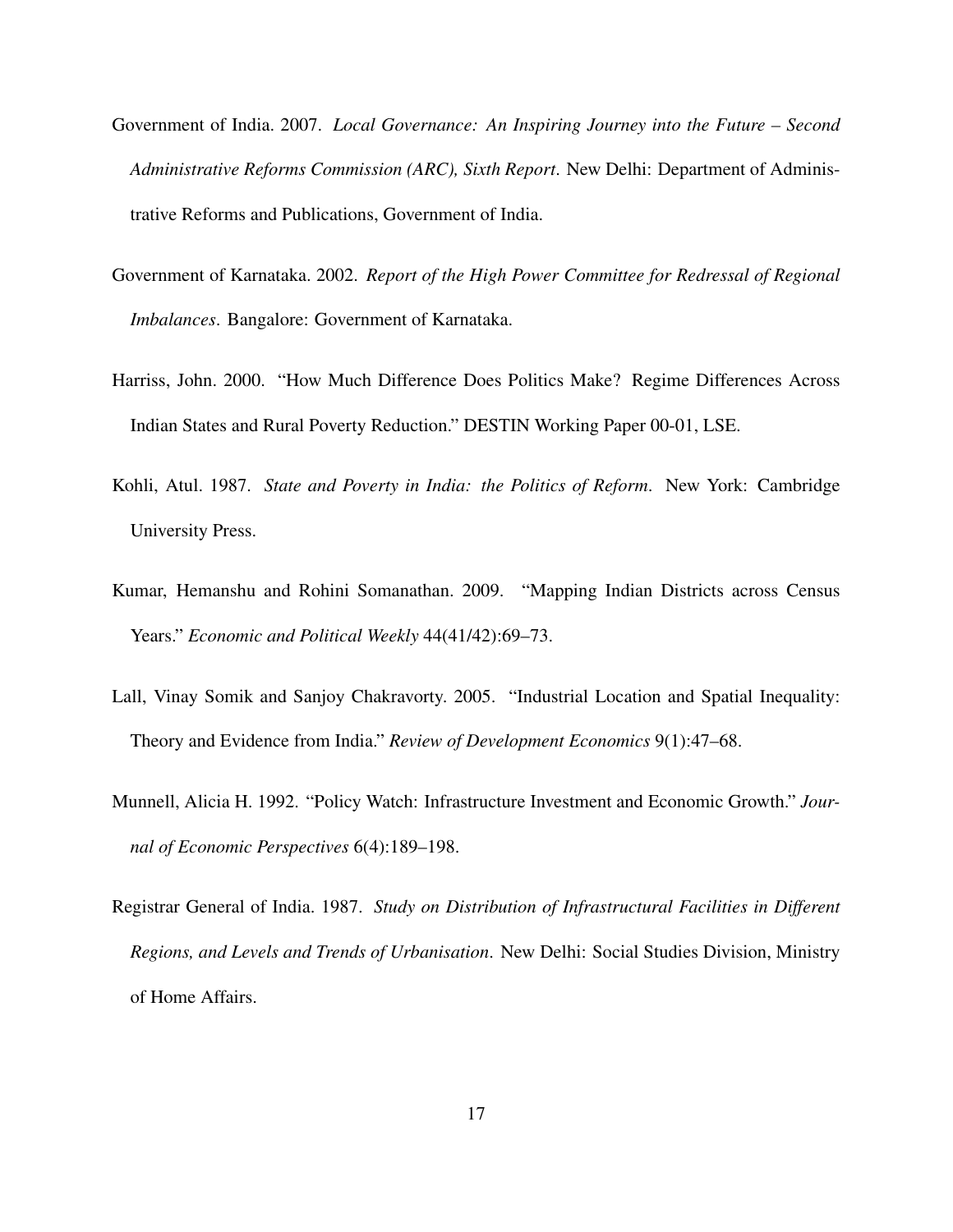- Roller, Lars-Hendrik and Leonard Waverman. 2001. "Telecommunications Infrastructure and Economic Development: A Simultaneous Approach." *American Economic Review* 91(4):909–923.
- Sahn, David and David Stifel. 2003. "Urban-Rural In equality in Living Standards in Africa." *Review of African Economics* 12(1):564–597.
- Santopietro, George D. 2002. "Analyzing Income Convergence at the County Level: The Case of Development in Central Appalachia." *Journal of Economic Issues* 36(4):893–906.
- Sekher, T. V., K. N. M. Raju and M. N. Sivakumar. 2001. "Fertility Transition in Karnataka: Levels, Trends and Implications." *Economic and Political Weekly* 36(51):4742–4752.
- Suryanarayana, M. H. 2009. "Intra-State Economic Disparities: Karnataka and Maharashtra." *Economic and Political Weekly* 44(26/27):215–223.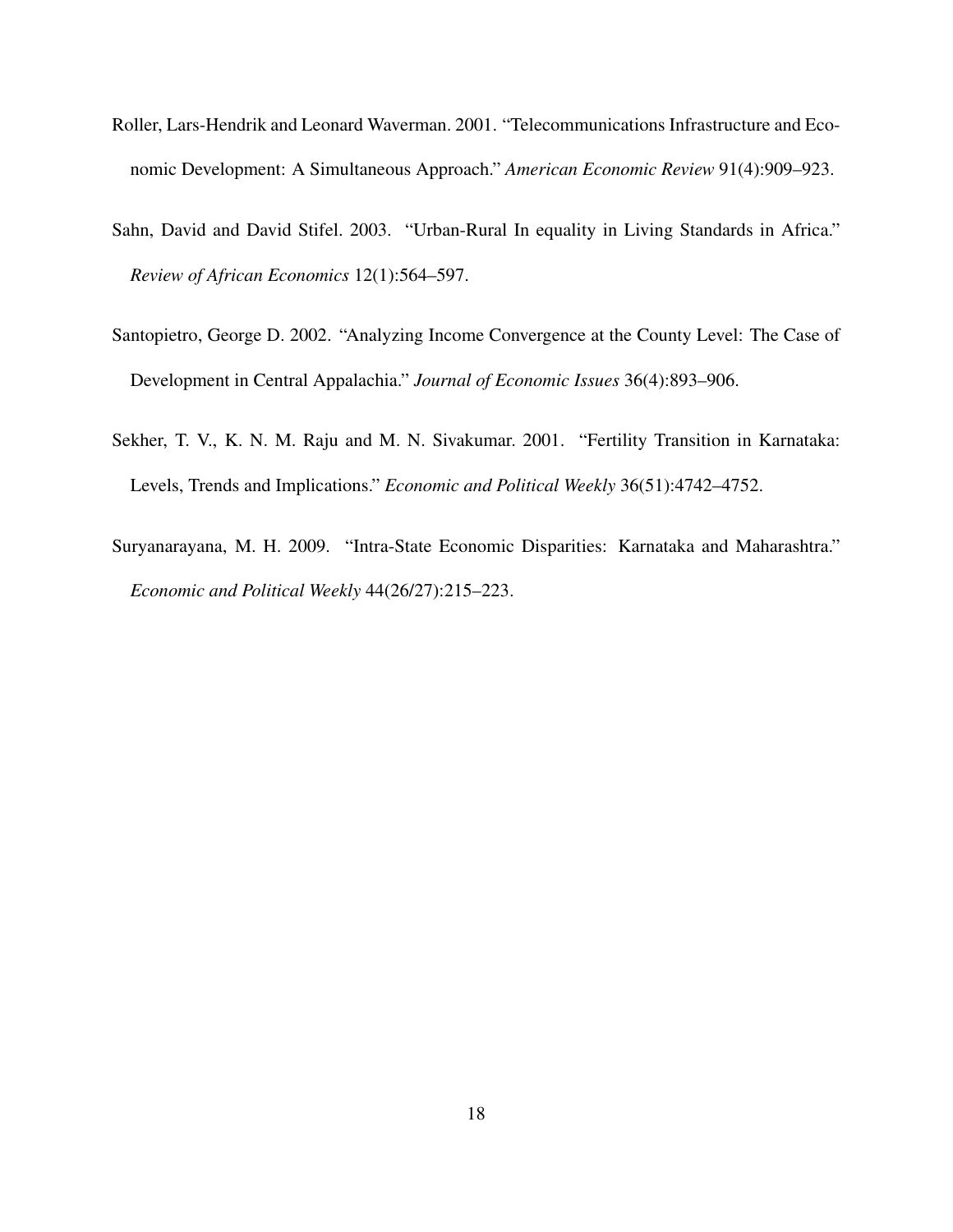

Figure 1: Relative Expenditure on Primary Vs Secondary Education

*Note:* Ratio of Average State Expenditure on Primary and Secondary Schools. *Source: Analysis of Budget Expenditure, MHRD*.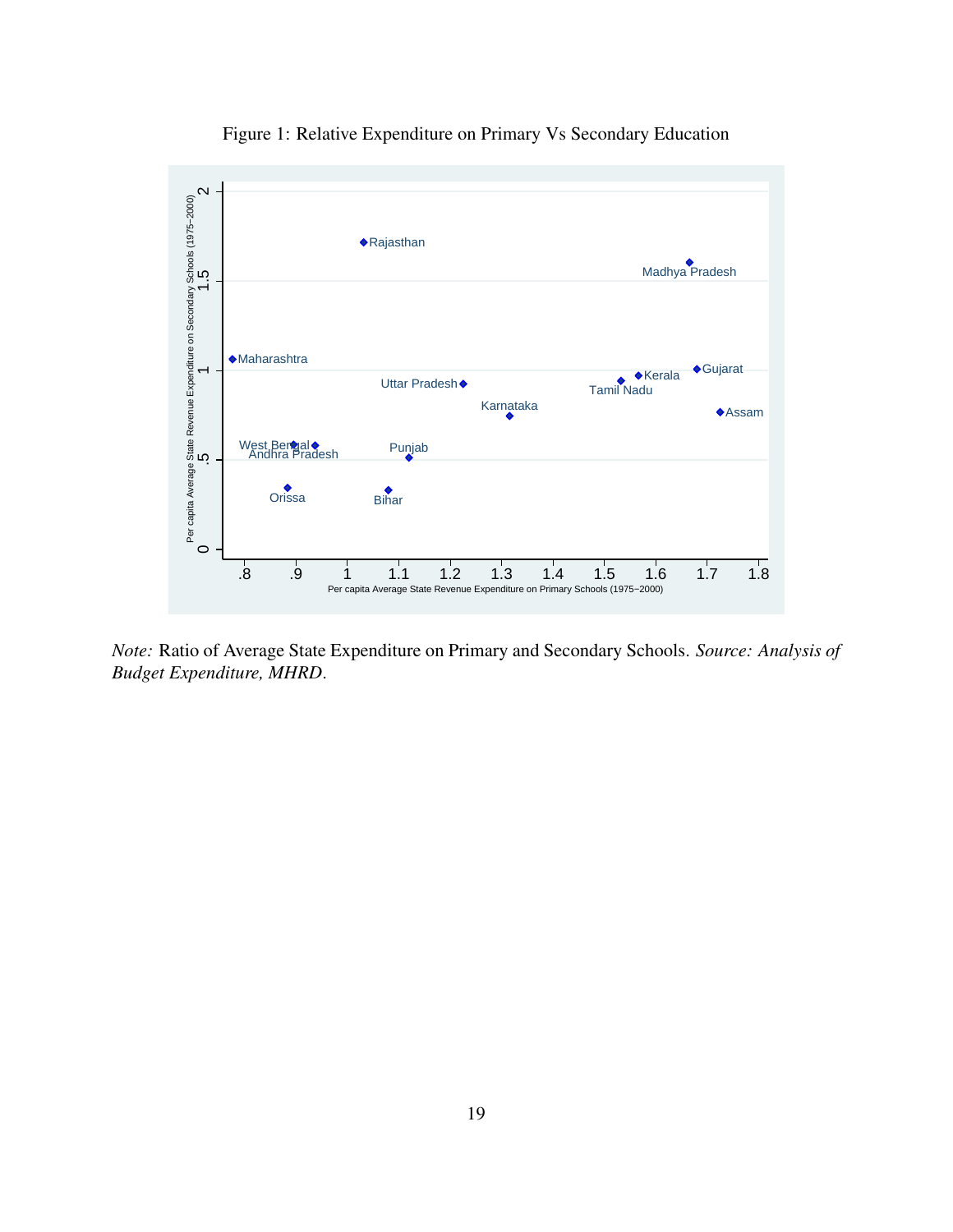

Figure 2: Choice of Infrastructure Variable: Percentage Vs Raw Number

*Note:* Graphs are for the districts of Orissa and Tamil Nadu in 1971, excluding two Tamil Nadu districts that were outliers because of relatively large village populations. Data source: Registrar General of India (1987).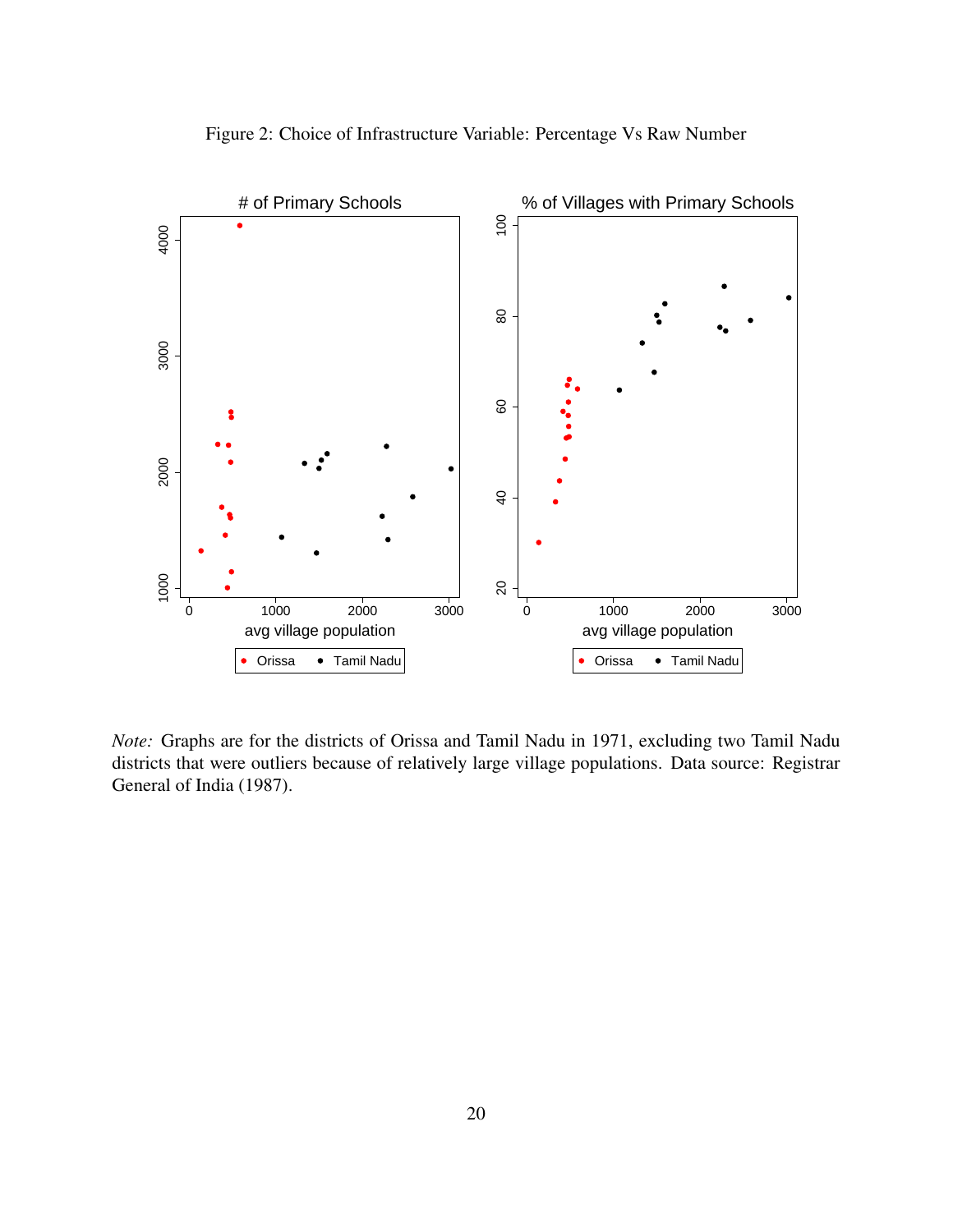

Figure 3: Convergence Coefficients on Primary Education and Relative Education Expenditure

*Note:* The graph plots convergence coefficients from Table 3 against relative expenditure on primary versus secondary education.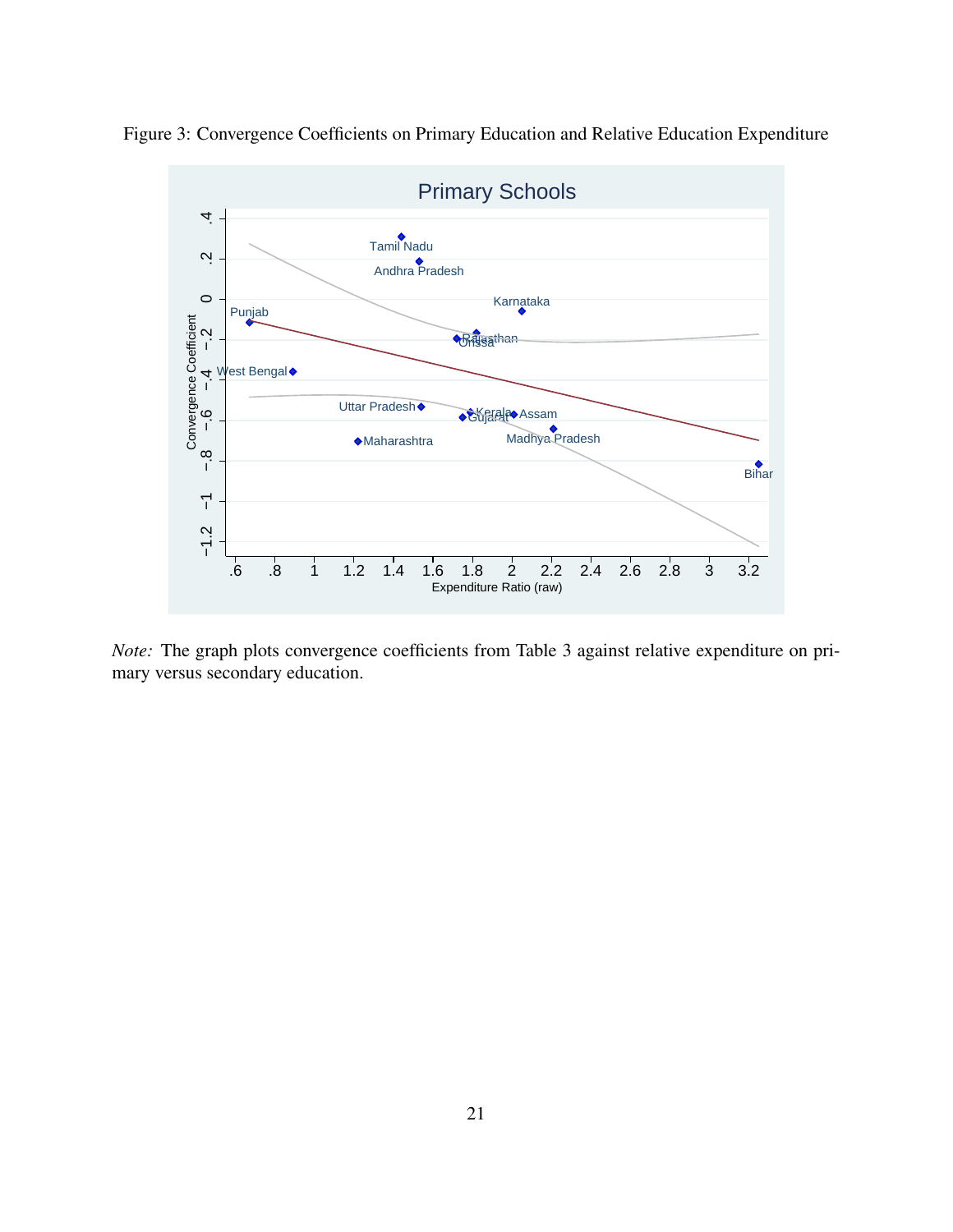

Figure 4: Convergence Coefficients on Primary Education and Land Reforms

*Note:* The graph plots convergence coefficients from Table 3 against land ceilings legislation.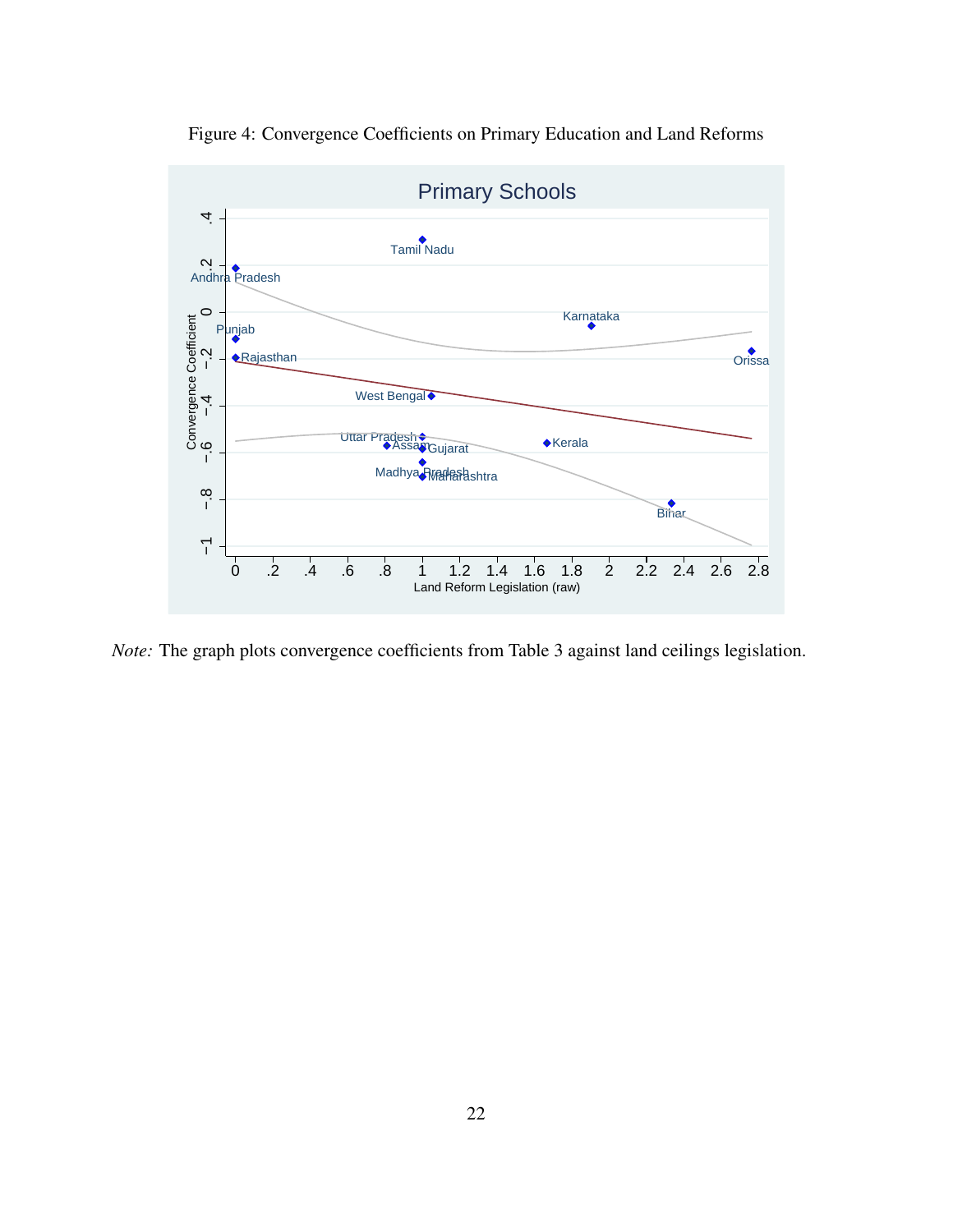| <b>State</b>     | <b>Number of Districts</b> | Number of Villages (1971) |
|------------------|----------------------------|---------------------------|
| Andhra Pradesh   | 20                         | 27084                     |
| Assam            | 10                         | 22224                     |
| <b>Bihar</b>     | 16                         | 67566                     |
| Gujarat          | 15                         | 18275                     |
| Himachal Pradesh | 8                          | 16916                     |
| Karnataka        | 19                         | 26826                     |
| Kerala           | 9                          | 1268                      |
| Madhya Pradesh   | 41                         | 70854                     |
| Maharashtra      | 23                         | 35565                     |
| Orissa           | 13                         | 46992                     |
| Punjab           | 8                          | 12188                     |
| Rajasthan        | 24                         | 33303                     |
| Tamil Nadu       | 12                         | 15580                     |
| Uttar Pradesh    | 45                         | 112502                    |
| West Bengal      | 15                         | 37995                     |
| <b>Total</b>     | 278                        | 545138                    |

Ė

Table 1: Descriptive Statistics, 1971-2001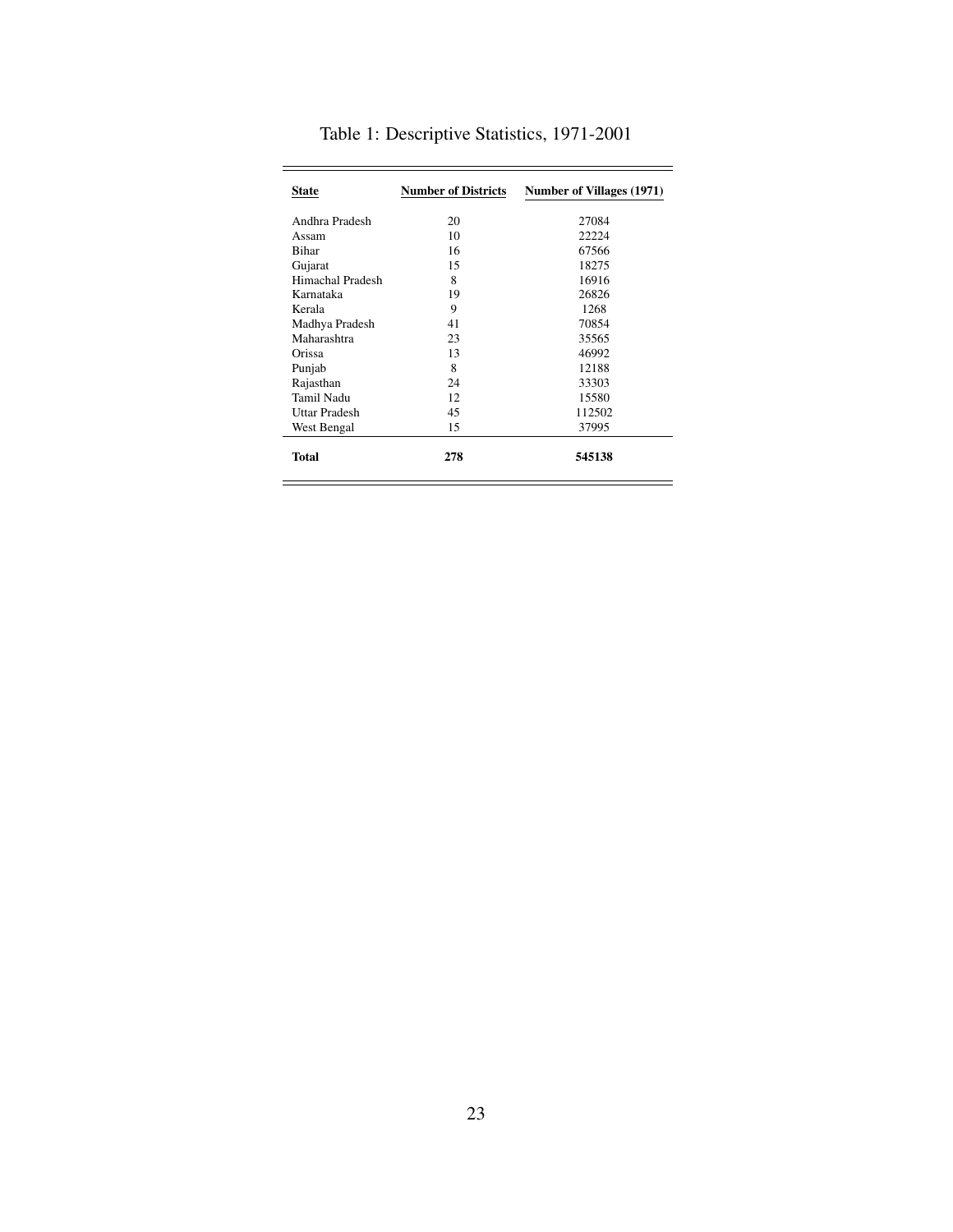|                            | (1)                     | (2)                         | $\overline{(3)}$        | (4)                         |
|----------------------------|-------------------------|-----------------------------|-------------------------|-----------------------------|
|                            | Primary Schools<br>b/se | <b>High Schools</b><br>b/se | Primary Schools<br>b/se | <b>High Schools</b><br>b/se |
|                            |                         |                             |                         |                             |
| Initial value (1971)       | $-0.319***$             | $0.721***$                  | $-0.454***$             | $-0.145**$                  |
|                            | (0.046)                 | (0.090)                     | (0.037)                 | (0.056)                     |
| Population (m)             | $-0.020***$             | $-0.005***$                 | $-0.007*$               | $-0.000$                    |
|                            | (0.005)                 | (0.001)                     | (0.004)                 | (0.001)                     |
| Population (sq.)           | $0.000**$               | $0.000**$                   | 0.000                   | $-0.000$                    |
|                            | (0.000)                 | (0.000)                     | (0.000)                 | (0.000)                     |
| # of Villages              | 0.002                   | $0.001***$                  | $0.003**$               | 0.000                       |
|                            | (0.001)                 | (0.000)                     | (0.001)                 | (0.000)                     |
| Literacy Rate $(\% )$      | $-0.384$                | $-0.052$                    | $0.578**$               | $0.088**$                   |
|                            | (0.293)                 | (0.059)                     | (0.260)                 | (0.041)                     |
| Female/Male Literacy Rate  | 8.761                   | 2.852                       | $-20.909$               | $-6.416***$                 |
|                            | (18.386)                | (3.622)                     | (16.296)                | (2.459)                     |
| SC(%)                      | $-0.258$                | $-0.076*$                   | 0.150                   | $-0.009$                    |
|                            | (0.201)                 | (0.039)                     | (0.181)                 | (0.027)                     |
| ST(%)                      | $0.178*$                | 0.006                       | $0.359***$              | 0.003                       |
|                            | (0.103)                 | (0.019)                     | (0.074)                 | (0.011)                     |
| Urbanization $(\%)$        | $-0.078$                | 0.005                       | $-0.167*$               | $-0.021$                    |
|                            | (0.132)                 | (0.026)                     | (0.089)                 | (0.014)                     |
| Moisture Index             | 5.407                   | $1.383**$                   | 4.829*                  | $1.137***$                  |
|                            | (3.353)                 | (0.659)                     | (2.672)                 | (0.407)                     |
| <b>State Fixed Effects</b> | No                      | No                          | Yes                     | Yes                         |
| Observations               | 254                     | 254                         | 254                     | 254                         |

Table 2: Convergence, 1971-2001

\* *p* < 0.1, \*\* *p* < 0.05, \*\*\* *p* < 0.01

Notes: See text for data description and model specification. Stars show statistical significance at the 10, 5, and 1% levels. Dependent variable is given in column titles (ps, ms, and hs stand for primary, middle, and high schools).